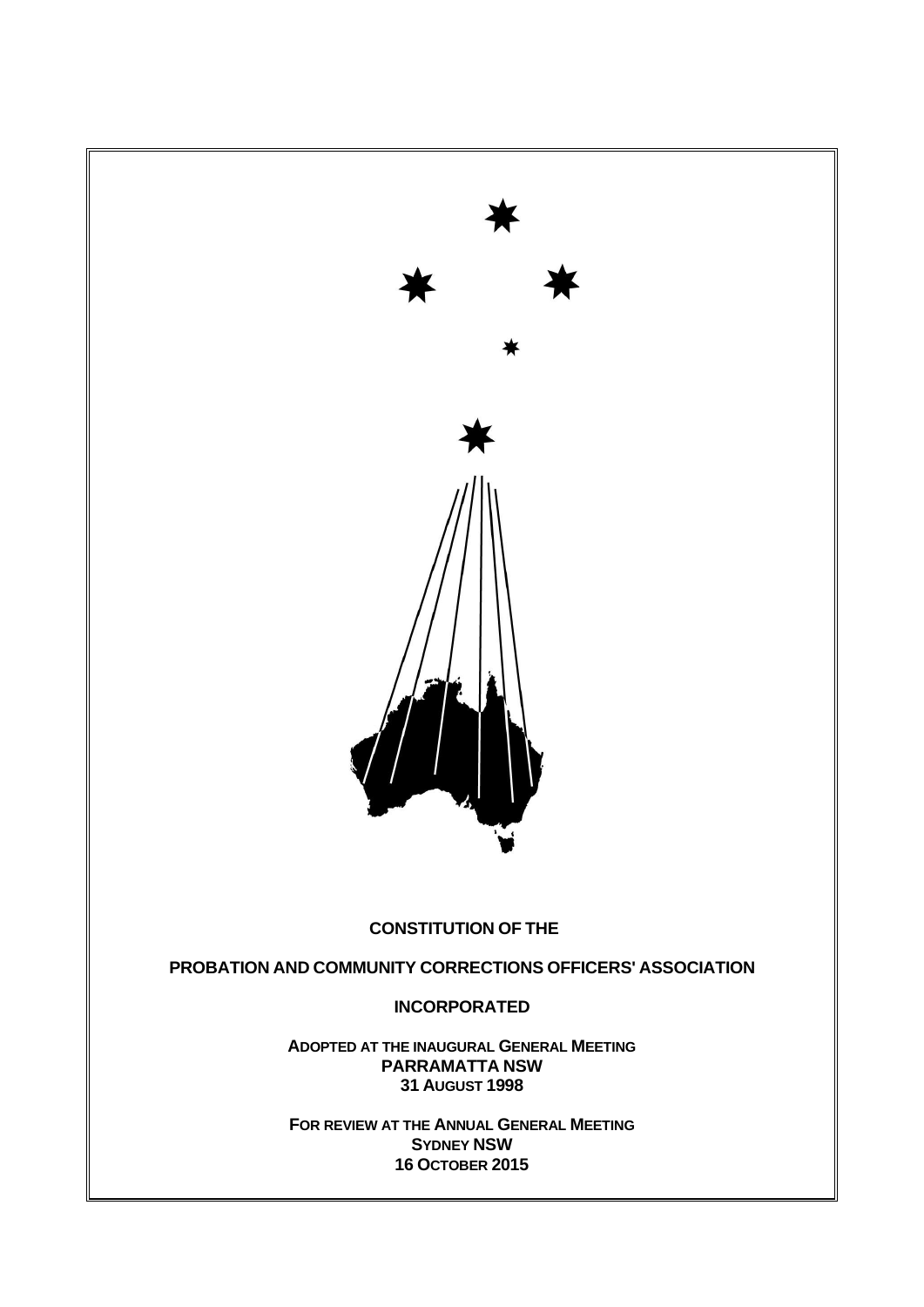#### **Contents**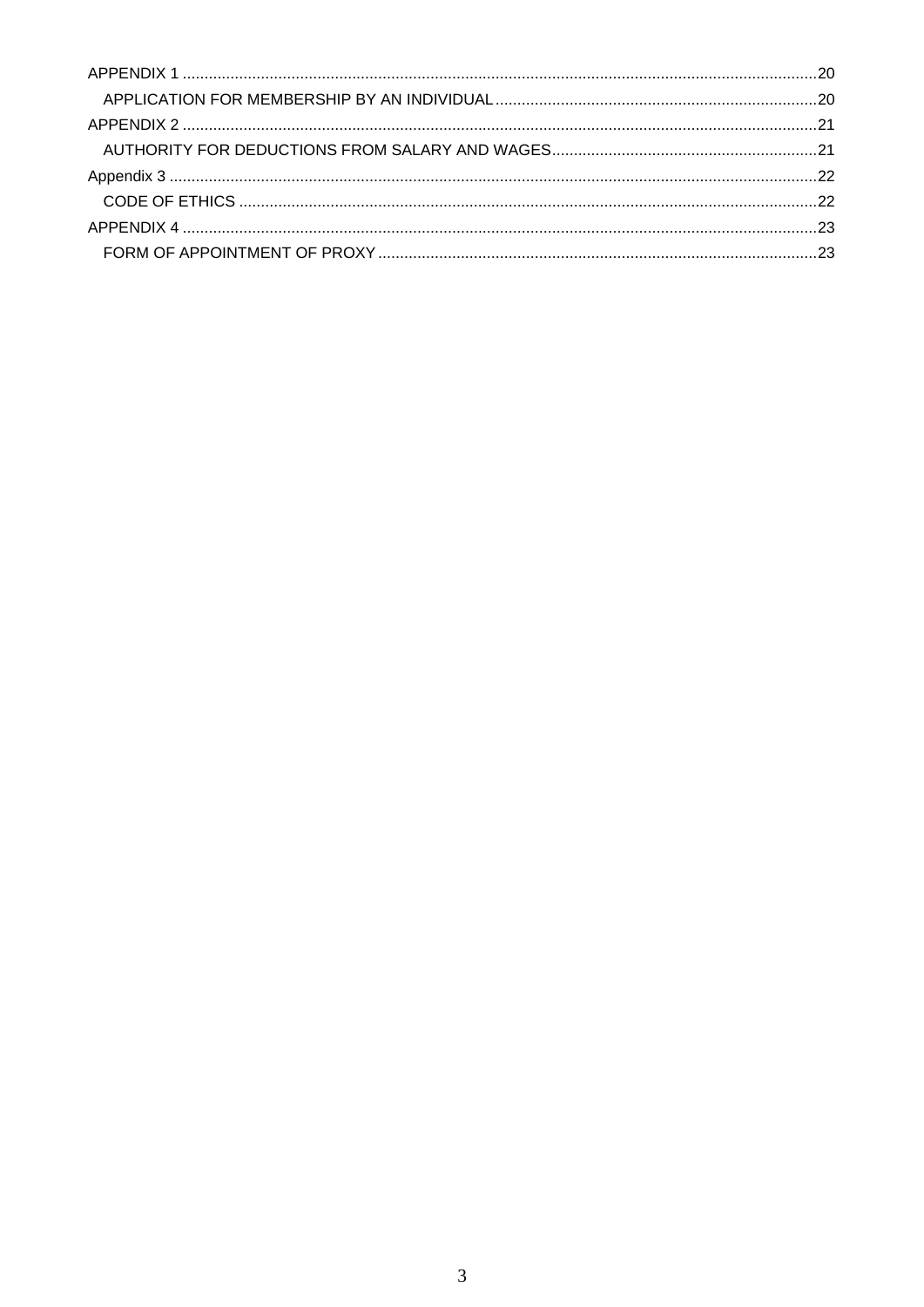# <span id="page-3-0"></span>**Part 1 - Preliminary**

#### <span id="page-3-1"></span>*1. Definitions*

(1) In this constitution:

*Association* means the Probation and Community Corrections Officers' Association (Australia). The Association may also use the acronym PACCOA.

*Affiliate Association* is an incorporated association which is representative of workers in the fields of offender management, and which has aims and objectives similar to the Association and is recognised as such by the Association and which enters an affiliation agreement with the Association pursuant to Part 3 (3)

*Members* means financial members of the Association.

*Associate member* means a category of member which is unable to be elected to the executive or hold voting rights.

*Executive* means the Executive Committee of the Association.

*Office Bearers* are as defined in Section 15 (3) of this constitution.

*Director-General* means the Director-General of the Department of Services, Technology and Administration (NSW).

*Ordinary committee member* means a member of the Executive Committee who is not an office-bearer of the Association.

#### *Secretary* means:

- (a) the person holding office under this constitution as secretary of the association, or
- (b) if no such person holds that office the public officer of the association.

*Special general meeting* means a general meeting of the association other than an annual general meeting.

*The Act* means the *[Associations Incorporation Act 2009](http://www.legislation.nsw.gov.au/xref/inforce/?xref=Type%3Dact%20AND%20Year%3D2009%20AND%20no%3D7&nohits=y)*.

*The Regulation* means the *[Associations Incorporation Regulation 2010.](http://www.legislation.nsw.gov.au/xref/inforce/?xref=Type%3Dsubordleg%20AND%20Year%3D2010%20AND%20No%3D238&nohits=y)*

*Jurisdiction* refers to the domain extended over by a State or Territory of the Commonwealth of Australia with particular reference to the administration of justice and offender management within that domain.

*The public officer* means that person appointed to that office by the Executive under the terms of the Act.

- (2) In this constitution:
	- (a) a reference to a function includes a reference to a power, authority and duty, and
	- (b) a reference to the exercise of a function includes, if the function is a duty, a reference to the performance of the duty.
- (3) The provisions of the *[Interpretation Act 1987](http://www.legislation.nsw.gov.au/xref/inforce/?xref=Type%3Dact%20AND%20Year%3D1987%20AND%20no%3D15&nohits=y)* apply to and in respect of this constitution in the same manner as those provisions would so apply if this constitution were an instrument made under the Act.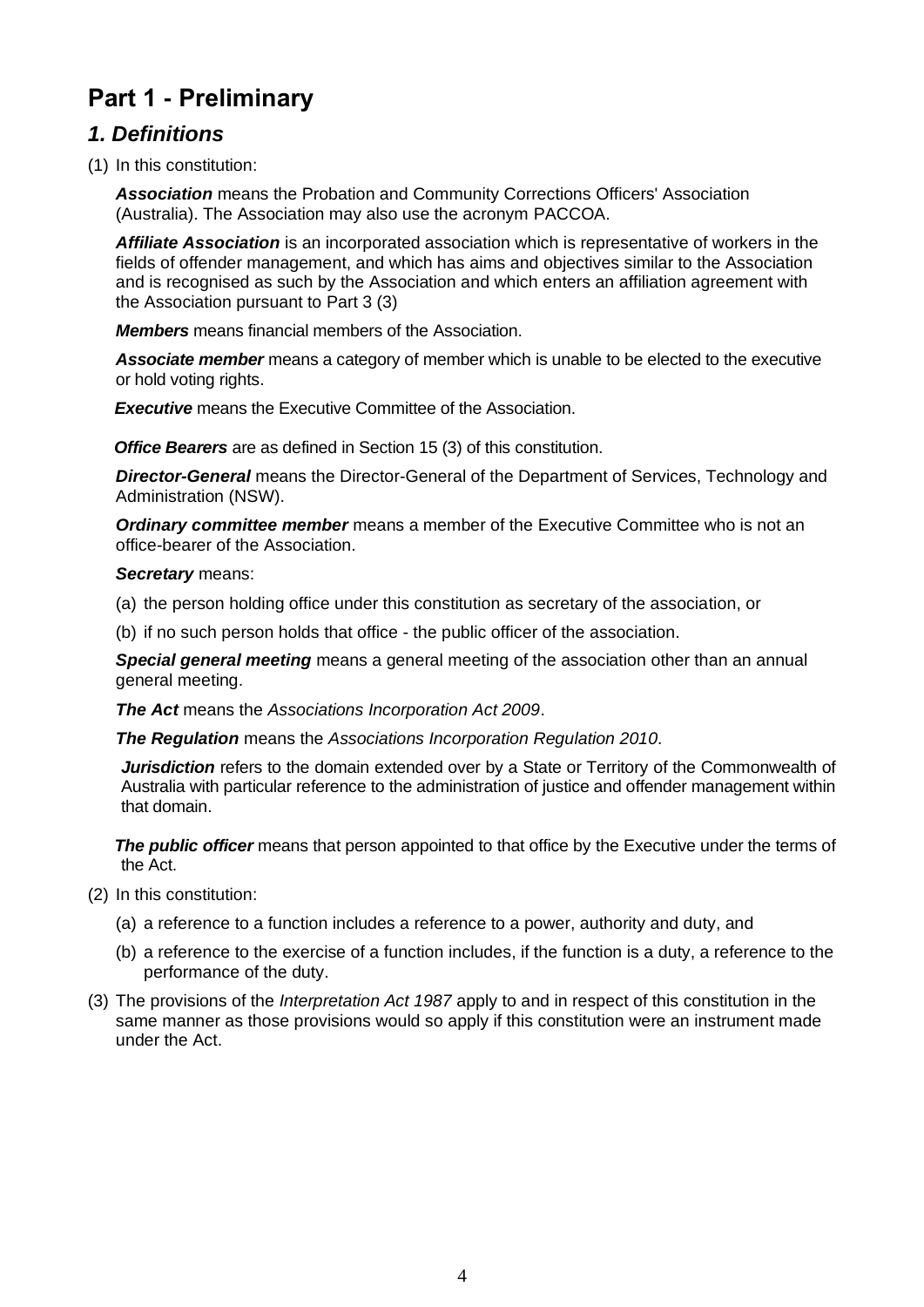# <span id="page-4-0"></span>**Part 2 - Membership**

### <span id="page-4-1"></span>*3. Membership Generally*

- (1) A person is eligible to be a member of the association if:
	- a) the person is a natural person, and
	- b) the person has been nominated and approved for membership of the association, and
	- c) the person is or was employed in offender management or a related field or nongovernment organisation or related agency, and
	- d) the Executive determines the person to be a member.
- (2) A person is an affiliated member of the Association if the person is a member of an affiliated organisation in accordance with the affiliated organisation's constitution.
- (3) A person is an honorary member if:
	- a) the person is other than a serving Community Corrections Officer, Probation and / or Parole Officer, or
	- b) the person is in training within the field of offender management, or
	- c) the person is a volunteer in the field of offender management, or
	- d) the person has made a significant contribution to the Association or to the management of offenders, and
	- e) the Executive determines the person to be an honorary member.
- (4) A person is an associate member if:
	- a) the person elects to become an associate member on retirement or similar
	- b) the person works or has worked in the management of offenders outside Australia
	- c) the person works or has worked in the management of offenders or in a related field for another government or non-government agency
	- d) and the Executive determines the person to be an associate member.

(5) An organisation is a corporate associate member if:

- a) the organisation maintains an interest in offender management
- b) the Executive determines the organisation to be a corporate member

(6) A person is taken to be a member of the association if the person was one of the individuals on whose behalf an application for registration of the association under section 5(1)(a) of the Act was made.

#### <span id="page-4-2"></span>*4. Nomination for Membership*

- (1)Except where a person holds membership of the Association by being a member of an affiliated association, nomination of a person for membership of the Association shall be:
	- a. made by a prospective member in writing in a form set out in Appendix 1
	- b. nominated and seconded by two current members of the Association
	- c. lodged with the Secretary of the Association
- (2) Application for corporate associate membership may be made in writing to the Secretary.
- (3) As soon as practicable after receiving a nomination for membership, the secretary must refer the nomination to the committee which is to determine whether to support or reject the nomination
- (4) As soon as practicable after the committee makes that determination, the secretary must:
	- a. Notify the nominee in writing that the committee supported or rejected the nomination (whichever is applicable) and
	- b. If the committee approved the nomination, request the nominee to pay (within the period of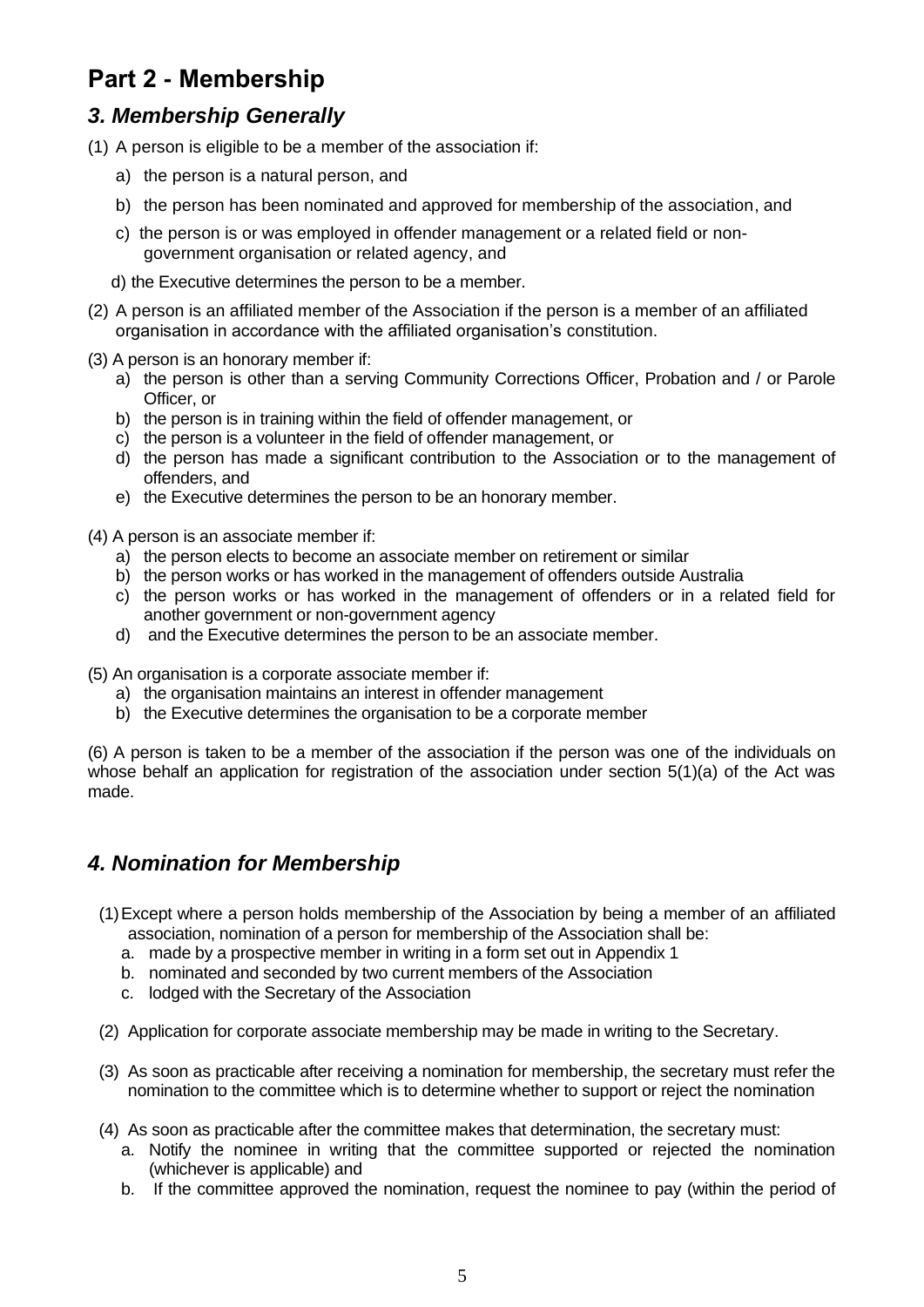28 days after receipt by the nominee of the notification) the sum payable under this constitution by a member as a subscription.

- (5) Payment of Association subscriptions may be made:
	- a. When the nominee completes and lodges a salary deduction form, Appendix 2, with his/her employer and the employer agrees to make deductions from the nominee's salary and forward them to the Association or
	- b. the applicant pays subscriptions directly to the Treasurer of the Association
	- c. where the member is a member of an affiliated association and the Treasurer of the Association receives the agreed subscription from the affiliated association
- (6) The executive must on payment by the nominee of the amounts referred to in subclause (4) (b) within the period referred to in that provision, enter or cause to be entered the nominee's name in the register of members
- (7) On the nominees name being so entered, the nominee becomes a member of the Association.

#### *5. Cessation of Membership*

- (1) A person ceases to be a member of the association if the person:
	- (a) dies, or
	- (b) resigns membership, or
	- (c) is expelled from the association, or
	- (d) fails to pay the membership fee within 3 months after the fee is due, unless extension is granted by the executive.
- (2) A corporate associate member ceases to be a member of the Association if:
	- a) it resigns that membership
	- b) is expelled from the Association
	- c) fails to pay the membership fee within 3 months after the fee is due, unless extension is granted by the executive or
	- d) it ceases to operate or employ staff in the field of offender management.

#### *6. Membership Entitlements are Not Transferable*

A right, privilege or obligation which a person has by reason of being a member of the Association;

- a) is not capable of being transferred or transmitted to another person; and
- b) terminates upon cessation of the person's membership.

#### *7. Resignation of Membership*

- (1) A member of the association may resign from membership of the association by first giving to the secretary written notice of at least one month (or such other period as the committee may determine) of the member's intention to resign and, on the expiration of the period of notice, the member ceases to be a member.
- (2) Where a member of an affiliated association resigns from the affiliated association in accordance with that association's rules, he/she is considered as having resigned from the Association upon notification from the affiliate association.
- (3) If a member of the association ceases to be a member the executive must make an appropriate entry in the register of members recording the date on which the member ceased to be a member.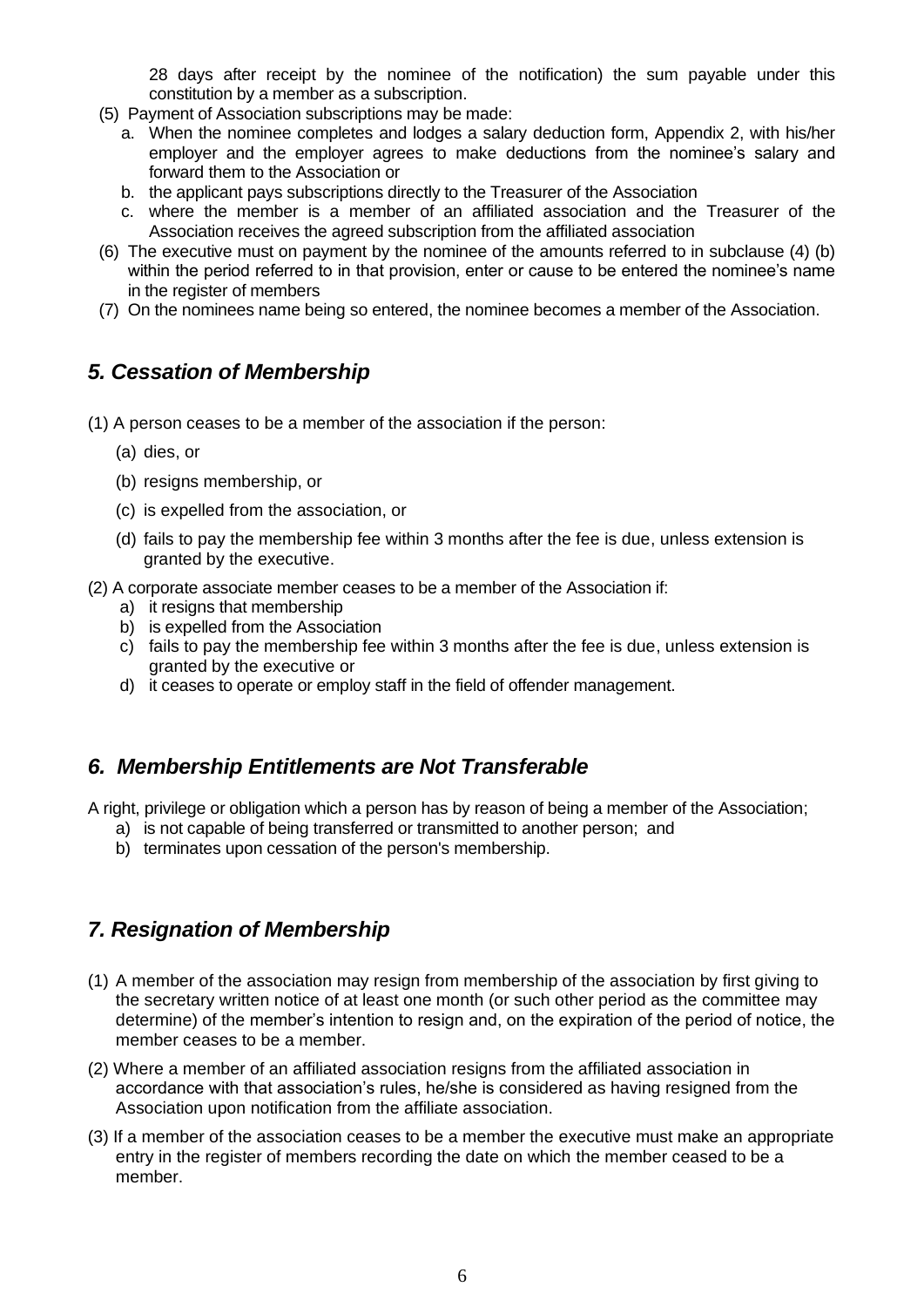### <span id="page-6-0"></span>*8. Register of Members*

- (1) The public officer of the association must establish and maintain a register of members of the association specifying the name and postal or residential address of each person who is a member of the association together with the date on which the person became a member.
- (2) The register of members must be kept in New South Wales:
	- (a) at the main premises of the association, or
	- (b) if the association has no premises, at the association's official address.
- (3) The register of members must be open for inspection, free of charge, by any member of the association at any reasonable hour.
- (4) A member of the association may obtain a copy of any part of the register on payment of a fee of not more than \$1 for each page copied.
- (5) If a member requests that any information contained on the register about the member (other than the member's name) not be available for inspection, that information must not be made available for inspection.
- (6) A member must not use information about a person obtained from the register to contact or send material to the person, other than for:
	- (a) the purposes of sending the person a newsletter, a notice in respect of a meeting or other event relating to the association or other material relating to the association, or
	- (b) any other purpose necessary to comply with a requirement of the Act or the Regulation.

#### *9. Fees and Subscriptions*

- (1) A member of the Association must, on admission to membership, pay to the association a fee of \$1 or the membership fee determined by the committee.
- (2) In addition to any amount payable by the member under subclause (1), a member of the Association must pay to the association an annual membership fee as determined at the AGM
- (3) Unless a member of an affiliate association, membership fees are to be paid:
	- a. Within 3 months of the AGM or
	- b. Where a member elects to pay his/her annual subscription by way of other agreed regular instalments
- (4) The fee for associate membership will be determined at the AGM and shall become payable within three months of the AGM
- (5) Where a member pays the sum determined at that AGM a proportion, as determined at the AGM, will be held in trust for that state. Moneys held in trust for members in this way are to be used in accordance with subsection 7
- (6) Affiliate associations are to pay membership fees as per their affiliation agreement.
- (7) Moneys held in trust in accordance with subsection 5 shall be made available to members from individual jurisdictions to fund professional development or other activities as approved by the Executive.
	- a. Grants made in accordance with this subsection should not exceed the amounts held in trust for that jurisdiction, unless considered appropriate by the executive, taking into account that jurisdiction's capacity to accrue sub funds.
	- b. The executive may use money held in trust to promote professional development by members within the jurisdictions.
	- c. These funds should also be used to support membership drives in the respective jurisdictions where possible.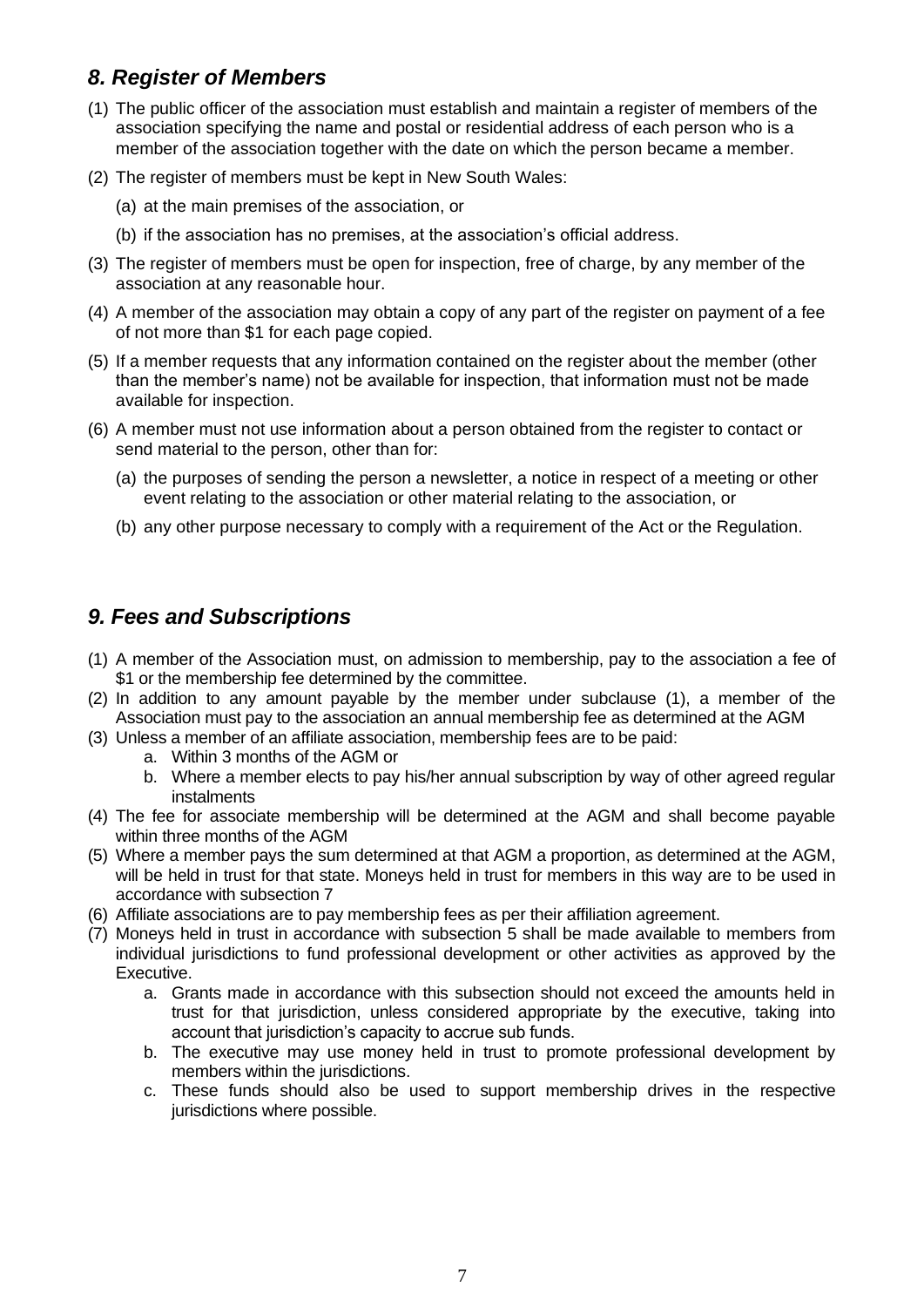#### *10. Members' Liabilities*

The liability of a member of the association to contribute towards the payment of the debts and liabilities of the association or the costs, charges and expenses of the winding up of the association is limited to the amount, if any, unpaid by the member in respect of membership of the association as required by clause 9.

#### *11 Resolution of Disputes*

- (1) A dispute between a member and another member (in their capacity as members) of the association, or a dispute between a member or members and the association, is to be referred to a community justice centre for mediation under the *[Community Justice Centres Act 1983](http://www.legislation.nsw.gov.au/xref/inforce/?xref=Type%3Dact%20AND%20Year%3D1983%20AND%20no%3D127&nohits=y)*.
- (2) If a dispute is not resolved by mediation within 3 months of the referral to a community justice centre, the dispute is to be referred to arbitration.
- (3) The *[Commercial Arbitration Act 1984](http://www.legislation.nsw.gov.au/xref/inforce/?xref=Type%3Dact%20AND%20Year%3D1984%20AND%20no%3D160&nohits=y)* applies to any such dispute referred to arbitration.

#### <span id="page-7-0"></span>*12. Disciplining of members*

- (1) A complaint may be made to the committee by any person that a member of the association:
	- (a) has refused or neglected to comply with a provision or provisions of this constitution, or
	- (b) has wilfully acted in a manner prejudicial to the interests of the association.
- (2) The committee may refuse to deal with a complaint if it considers the complaint to be trivial or vexatious in nature.
- (3) If the committee decides to deal with the complaint, the committee:
	- (a) must cause notice of the complaint to be served on the member concerned, and
	- (b) must give the member at least 14 days from the time the notice is served within which to make submissions to the committee in connection with the complaint, and
	- (c) must take into consideration any submissions made by the member in connection with the complaint.
- (4) The committee may, by resolution, expel the member from the association or suspend the member from membership of the association if, after considering the complaint and any submissions made in connection with the complaint, it is satisfied that the facts alleged in the complaint have been proved and the expulsion or suspension is warranted in the circumstances.
- (5) If the committee expels or suspends a member, the secretary must, within 7 days after the action is taken, cause written notice to be given to the member of the action taken, of the reasons given by the committee for having taken that action and of the member's right of appeal under clause 13.
- (6) The expulsion or suspension does not take effect until:
	- (a) the expiration of the period within which the member is entitled to appeal against the resolution concerned,
	- or, if within that period the member exercises the right of appeal,: unless and until the association confirms the resolution under clause 13,

whichever is the later.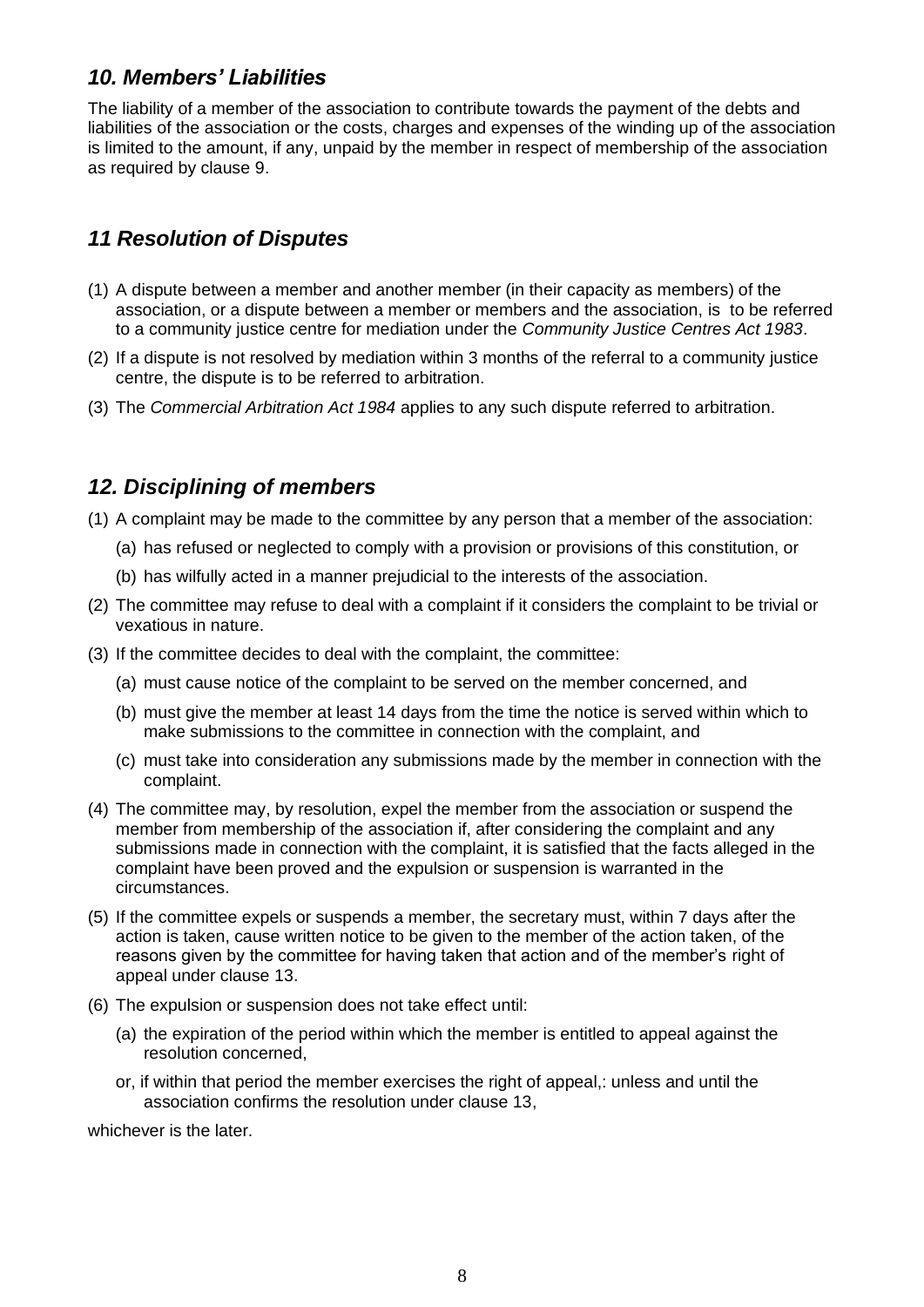#### <span id="page-8-0"></span>*13. Right of appeal of disciplined member*

- (1) A member may appeal to the association in general meeting against a resolution of the committee under clause 12, within 7 days after notice of the resolution is served on the member, by lodging with the secretary a notice to that effect.
- (2) The notice may, but need not, be accompanied by a statement of the grounds on which the member intends to rely for the purposes of the appeal.
- (3) On receipt of a notice from a member under subclause (1), the secretary must notify the committee which is to convene a general meeting of the association to be held within 28 days after the date on which the secretary received the notice.
- (4) At a general meeting of the association convened under subclause (3):
	- (a) no business other than the question of the appeal is to be transacted, and
	- (b) the committee and the member must be given the opportunity to state their respective cases orally or in writing, or both, and
	- (c) the members present are to vote by secret ballot on the question of whether the resolution should be confirmed or revoked.
- (5) The appeal is to be determined by a simple majority of votes cast by members of the association.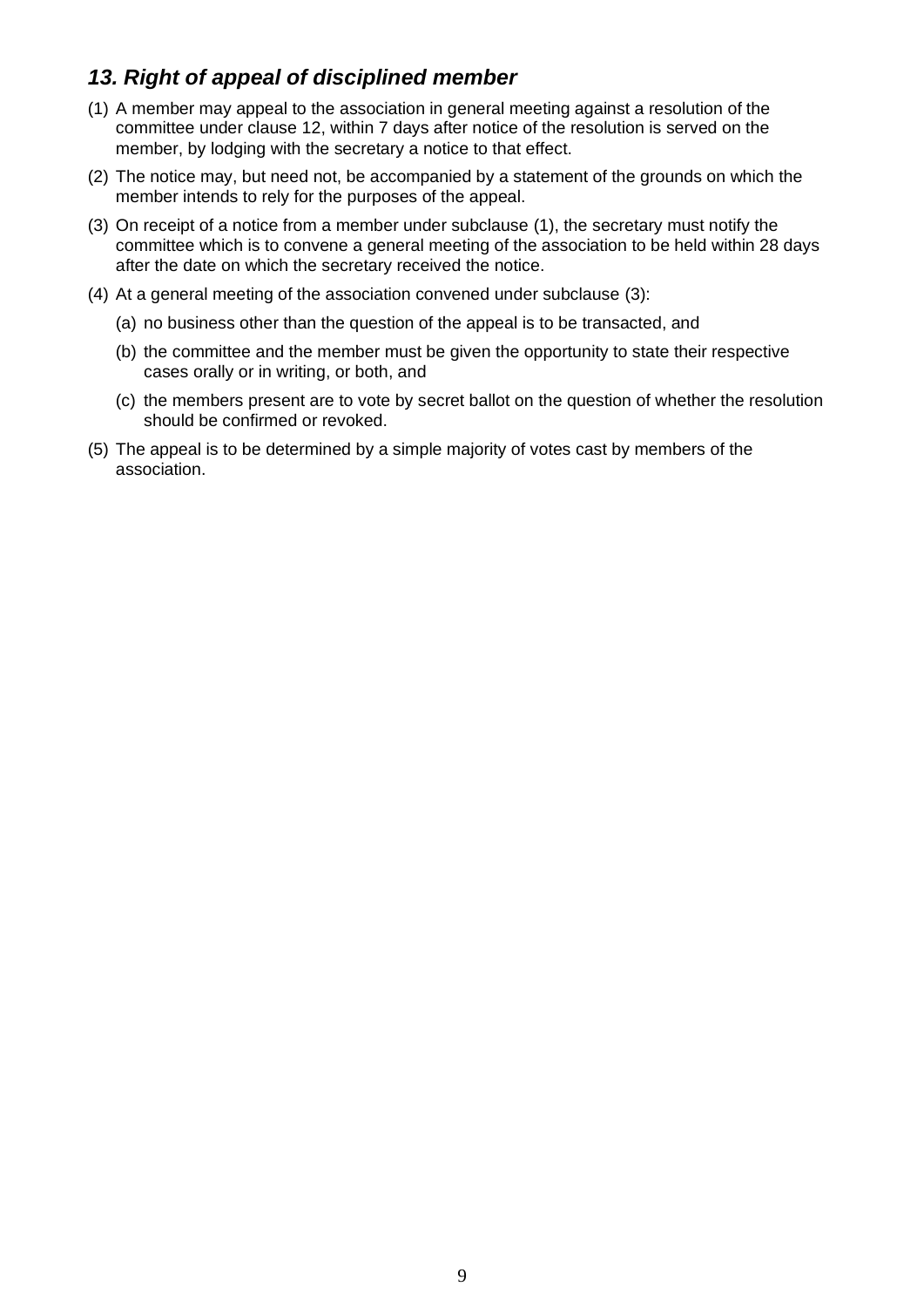# <span id="page-9-0"></span>**Part 3 - The Executive**

#### <span id="page-9-1"></span>*14. Powers of the executive committee*

(1) Subject to the Act, the Regulation and this constitution and to any resolution passed by the association in general meeting, the executive:

- (a) is to control and manage the affairs of the association, and
- (b) may exercise all such functions as may be exercised by the association, other than those functions that are required by this constitution to be exercised by a general meeting of members of the association, and
- (c) has power to perform all such acts and do all such things as appear to the committee to be necessary or desirable for the proper management of the affairs of the association.

(2) The Executive may enact by-laws as may be necessary for the proper conduct of the business of the Association and shall notify the members by appropriate means. Such by-laws are to have immediate effect until the next Annual General Meeting of the Association when they must be ratified or rescinded.

#### <span id="page-9-2"></span>*15. Composition and membership of committee*

- (1) The committee is to consist of:
	- (a) the office-bearers of the association, and
	- (b) at least 3 ordinary committee members,
- (2) The total number of committee members is to be no more than 16;
	- (a) consisting of one delegate and one sub-delegate from each jurisdiction
	- (b) the sub-delegate may deputise for the delegate
	- (c) each jurisdiction has one vote on the executive
	- (d) sub-delegates may be appointed to office bearing positions
- (3) The office-bearers of the association are as follows:
	- (a) the president,
	- (b) the vice-president,
	- (c) the treasurer,
	- (d) the secretary,
	- (e) the membership coordinator.
- (4) A committee member may hold up to 2 offices (other than both the president and vicepresident offices).
- (5) Each member of the committee is, subject to this constitution, to hold office until the conclusion of the annual general meeting following the date of the member's election, but is eligible for reelection.
- (6) A public officer is to be appointed as per the Act, this person need not be a member of the executive

#### <span id="page-9-3"></span>*16. Election of committee members*

(1) Nominations of candidates for election to the executive of the association:

(a) must be made in writing, signed by 2 members of the association and accompanied by the written consent of the candidate (which may be endorsed on the form of the nomination,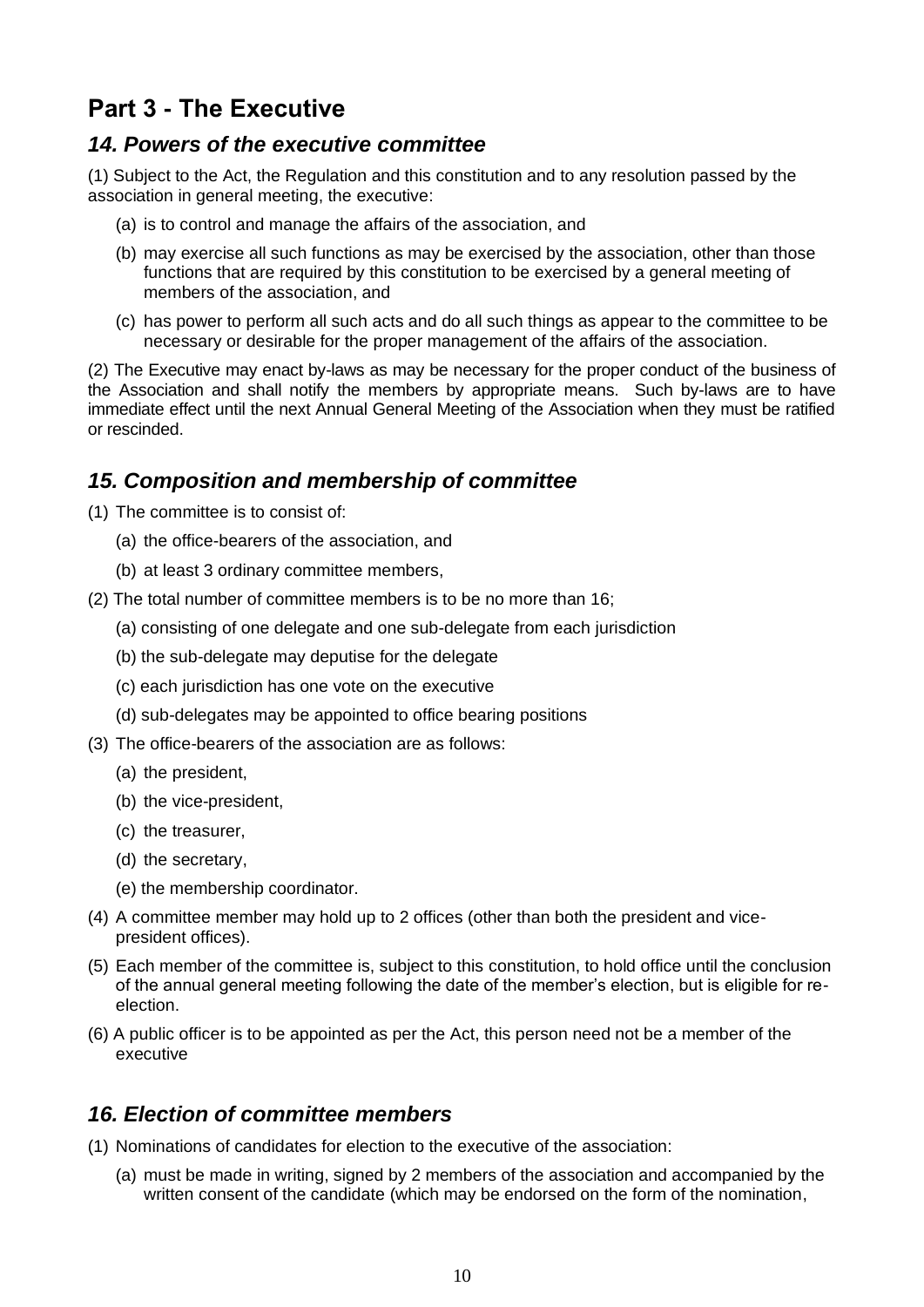attached in Appendix 5), and

- (b) must be delivered to the secretary of the association prior to the commencement of the annual general meeting at which the election is to take place.
- (2) If insufficient nominations are received to fill all vacancies on the committee, the candidates nominated are taken to be elected and further nominations are to be received at the annual general meeting.
- (3) If insufficient further nominations are received, any vacant positions remaining on the committee are taken to be casual vacancies.
- (4) If the number of nominations received is equal to the number of vacancies to be filled, the persons nominated are taken to be elected.
- (5) If the number of nominations received exceeds the number of vacancies to be filled, a ballot is to be held.
- (6) The ballot for the election of office-bearers is to be conducted in such usual and proper manner as the committee may direct within one month of the AGM.
- (7) A person nominated as a candidate for election as an office-bearer or as an ordinary committee member of the association must be a voting member of the association.
- (8) One delegate and sub-delegate are elected by members in each jurisdiction either prior to or at the AGM.

#### <span id="page-10-0"></span>*17. Secretary*

- (1) The secretary of the association must, as soon as practicable after being appointed as secretary, lodge notice with the association of his or her address.
- (2) It is the duty of the secretary to keep minutes of:
	- (a) all appointments of office-bearers and members of the committee, and
	- (b) the names of members of the committee present at a committee meeting or a general meeting, and
	- (c) all proceedings at committee meetings and general meetings.
- (3) Minutes of proceedings at a meeting must be signed (which may include electronic signatures) by the chairperson of the meeting or by the chairperson of the next succeeding meeting.

#### <span id="page-10-1"></span>*18. Treasurer*

It is the duty of the treasurer of the association to ensure:

- (a) that all money due to the association is collected and received and that all payments authorised by the association are made, and
- (b) that correct books and accounts are kept showing the financial affairs of the association, including full details of all receipts and expenditure connected with the activities of the association.
- (c) that a financial report is provided to each executive meeting.

#### <span id="page-10-2"></span>*19. Casual vacancies*

- (1) In the event of a casual vacancy occurring in the membership of the committee, the committee may appoint a member of the association to fill the vacancy and the member so appointed is to hold office, subject to this constitution, until the conclusion of the annual general meeting next following the date of the appointment.
- (2) A casual vacancy in the office of a member of the committee occurs if the member:
	- (a) dies, or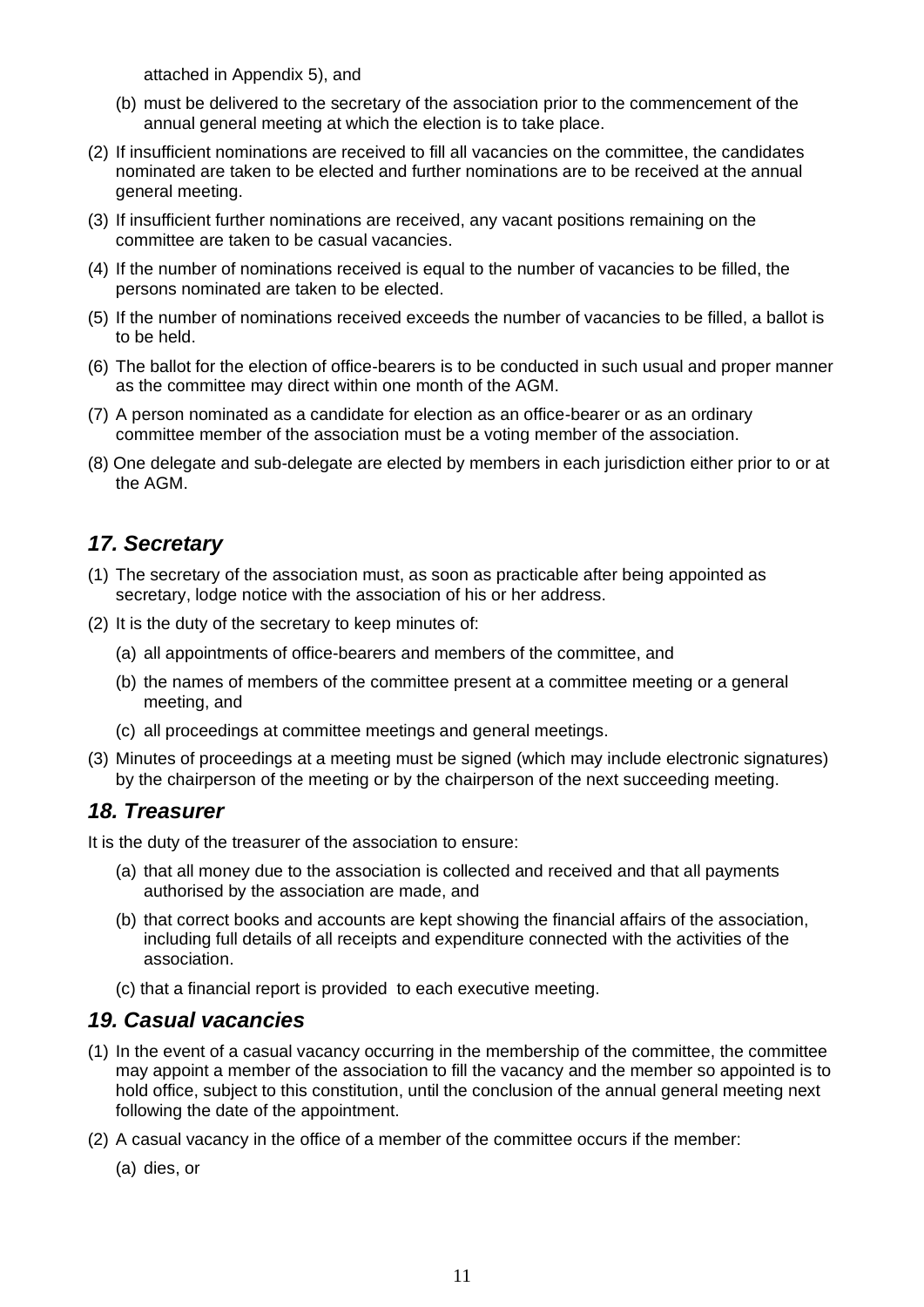- (b) ceases to be a member of the association, or
- (c) becomes an insolvent under administration within the meaning of the *[Corporations Act](http://www.comlaw.gov.au/)  [2001](http://www.comlaw.gov.au/)* of the Commonwealth, or
- (d) resigns office by notice in writing given to the secretary, or
- (e) is removed from office under clause 20, or
- (f) becomes a mentally incapacitated person, or
- (g) is absent without the consent of the committee from 3 consecutive meetings of the committee, or
- (h) is convicted of an offence involving fraud or dishonesty for which the maximum penalty on conviction is imprisonment for not less than 3 months, or
- (i) is prohibited from being a director of a company under Part 2D.6 (Disqualification from managing corporations) of the *[Corporations Act 2001](http://www.comlaw.gov.au/)* of the Commonwealth.

#### <span id="page-11-0"></span>*20. Removal of committee members*

- (1) The association in general meeting may by resolution remove any member of the committee from the office of member before the expiration of the member's term of office and may by resolution appoint another person to hold office until the expiration of the term of office of the member so removed.
- (2) If a member of the committee to whom a proposed resolution referred to in subclause (1) relates makes representations in writing (not exceeding a reasonable length) to the secretary or president and requests that the representations be notified to the members of the association, the secretary or the president may send a copy of the representations to each member of the association or, if the representations are not so sent, the member is entitled to require that the representations be read out at the meeting at which the resolution is considered.

#### <span id="page-11-1"></span>*21. Committee meetings and quorum*

- (1) The committee must meet at least 3 times in each period of 12 months at such place and time as the committee may determine. Such meetings may be held by teleconference, audio-visual link or any other means as the committee deems appropriate.
- (2) Additional meetings of the committee may be convened by the president or by any member of the committee.
- (3) Oral or written notice of a meeting of the committee must be given by the secretary to each member of the committee at least 48 hours (or such other period as may be unanimously agreed on by the members of the committee) before the time appointed for the holding of the meeting.
- (4) Notice of a meeting given under subclause (3) must specify the general nature of the business to be transacted at the meeting and no business other than that business is to be transacted at the meeting, except business which the committee members present at the meeting unanimously agree to treat as urgent business.
- (5) Any 3 members of the committee constitute a quorum for the transaction of the business of a meeting of the committee.
- (6) No business is to be transacted by the committee unless a quorum is present and if, within half an hour of the time appointed for the meeting, a quorum is not present, the meeting is to stand adjourned to the same place and at the same hour of the same day in the following week.
- (7) If at the adjourned meeting a quorum is not present within half an hour of the time appointed for the meeting, the meeting is to be dissolved.
- (8) At a meeting of the committee:
	- (a) the president or, in the president's absence, the vice-president is to preside, or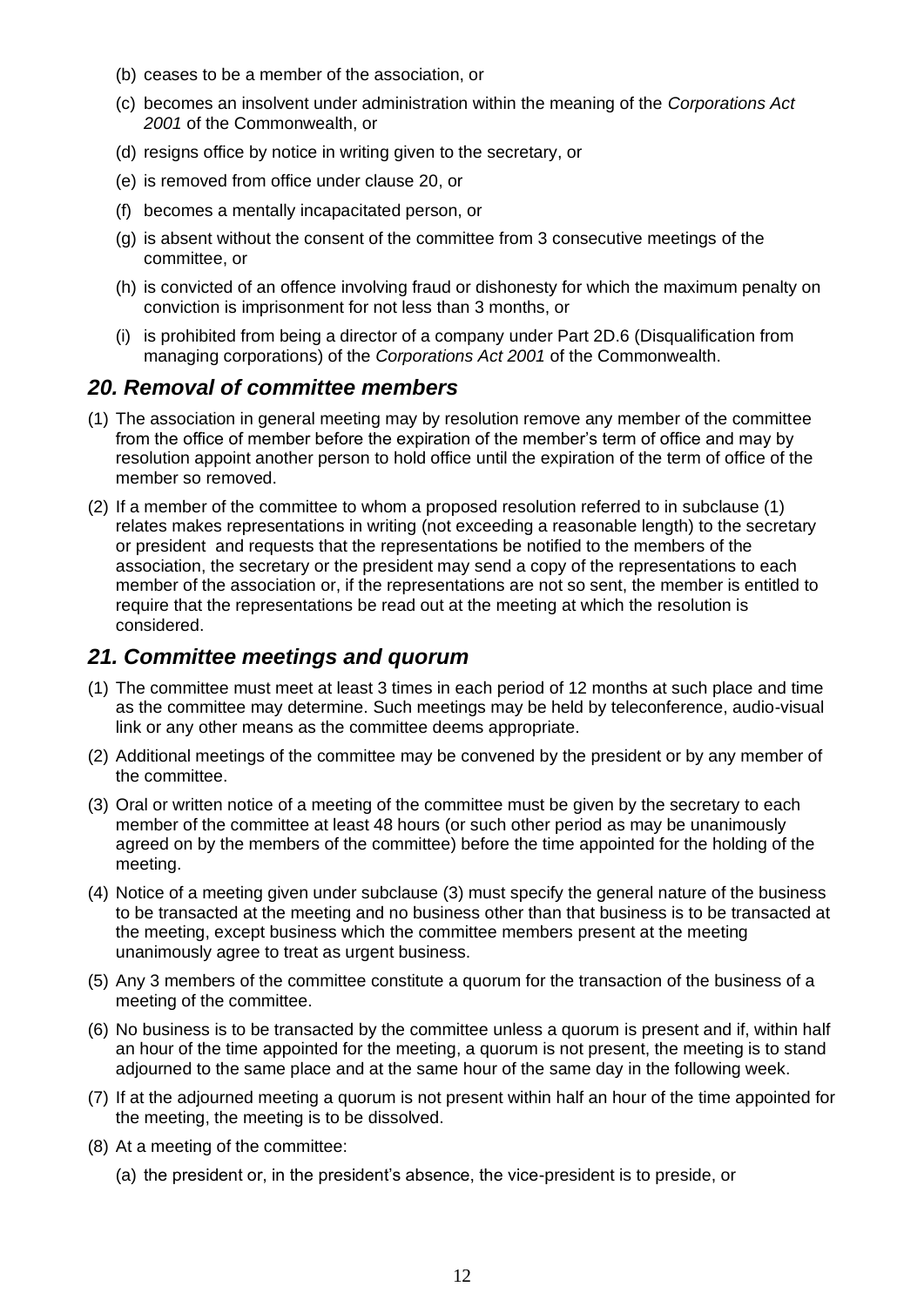(b) if the president and the vice-president are absent or unwilling to act, such one of the remaining members of the committee as may be chosen by the members present at the meeting is to preside.

#### <span id="page-12-0"></span>*22. Delegation by committee to sub-committee*

- (1) The committee may, by instrument in writing, delegate to one or more sub-committees (consisting of such member or members of the association as the committee thinks fit) the exercise of such of the functions of the committee as are specified in the instrument, other than:
	- (a) this power of delegation, and
	- (b) a function which is a duty imposed on the committee by the Act or by any other law.
- (2) A function the exercise of which has been delegated to a sub-committee under this clause may, while the delegation remains unrevoked, be exercised from time to time by the subcommittee in accordance with the terms of the delegation.
- (3) A delegation under this clause may be made subject to such conditions or limitations as to the exercise of any function, or as to time or circumstances, as may be specified in the instrument of delegation.
- (4) Despite any delegation under this clause, the committee may continue to exercise any function delegated.
- (5) Any act or thing done or suffered by a sub-committee acting in the exercise of a delegation under this clause has the same force and effect as it would have if it had been done or suffered by the committee.
- (6) The committee may, by instrument in writing, revoke wholly or in part any delegation under this clause.
- (7) A sub-committee may meet and adjourn as it thinks proper.

#### <span id="page-12-1"></span>*23. Voting and decisions*

- (1) Questions arising at a meeting of the committee or of any sub-committee appointed by the committee are to be determined by a majority of the votes of members of the committee or subcommittee present at the meeting.
- (2) Each member present at a meeting of the committee or of any sub-committee appointed by the committee (including the person presiding at the meeting) is entitled to one vote but, in the event of an equality of votes on any question, the person presiding may exercise a second or casting vote.
- (3) Subject to clause 21 (5), the committee may act despite any vacancy on the committee.
- (4) Any act or thing done or suffered, or purporting to have been done or suffered, by the committee or by a sub-committee appointed by the committee, is valid and effectual despite any defect that may afterwards be discovered in the appointment or qualification of any member of the committee or sub-committee.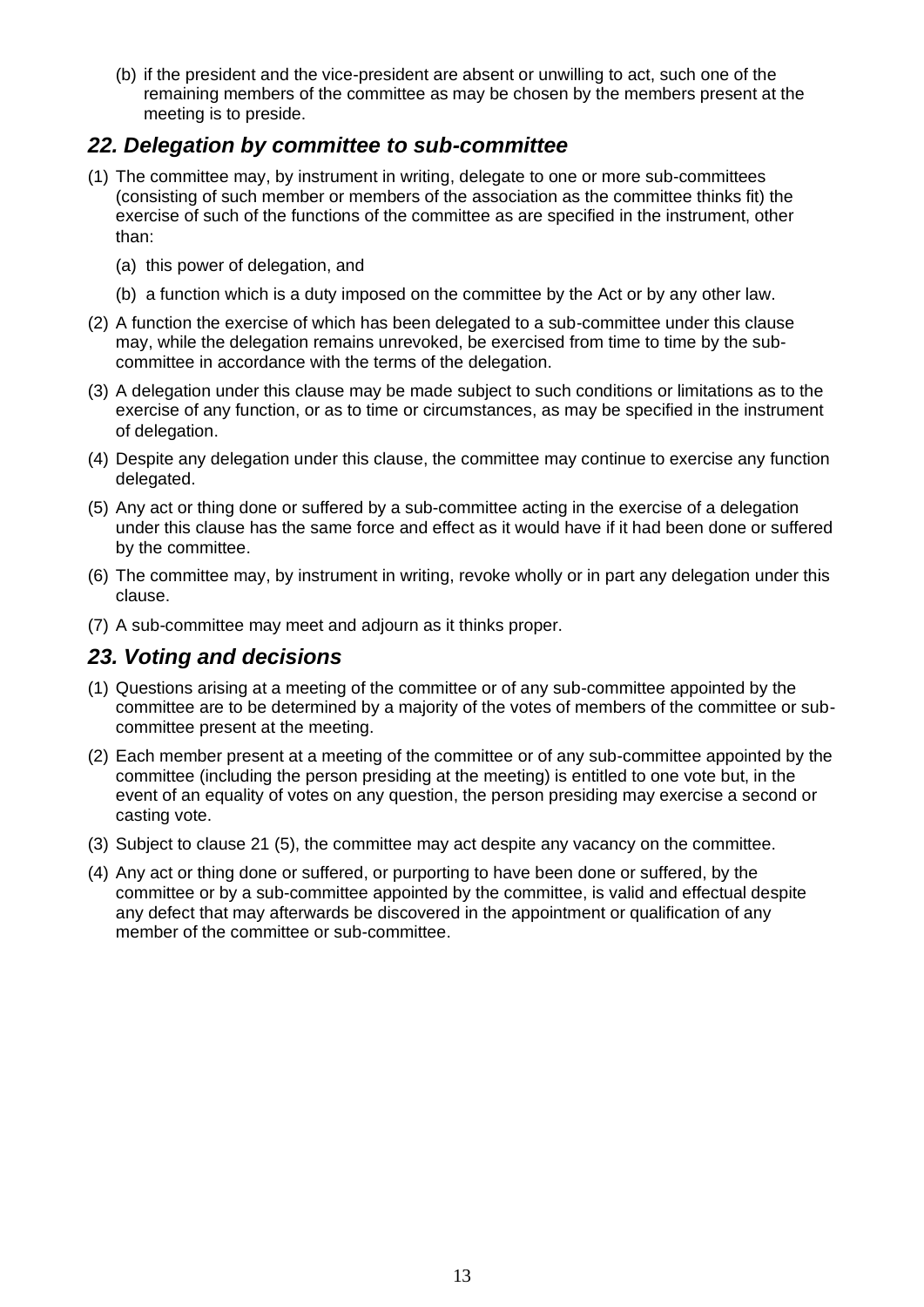## <span id="page-13-0"></span>**Part 4 - General meetings**

#### <span id="page-13-1"></span>*24. Annual general meetings - holding of*

- (1) The association must hold its first annual general meeting within 18 months after its registration under the Act.
- (2) The association must hold its annual general meetings:
	- (a) within 6 months after the close of the association's financial year, or
	- (b) within such later time as may be allowed by the Director-General or prescribed by the Regulation.
- (3) participation in the AGM using technology may be permitted at the discretion of the Executive.

#### <span id="page-13-2"></span>*25. Annual general meetings - calling of and business at*

- (1) The annual general meeting of the association is, subject to the Act and to clause 24, to be convened on such date and at such place and time as the committee thinks fit.
- (2) In addition to any other business which may be transacted at an annual general meeting, the business of an annual general meeting is to include the following:
	- (a) to confirm the minutes of the last preceding annual general meeting and of any special general meeting(s) held since that meeting,
	- (b) to receive from the committee reports on the activities of the association during the last preceding financial year,
	- (c) to elect office-bearers of the association and ordinary committee members, and
	- (d) to receive and consider any financial statement or report required to be submitted to members under the Act.
- (3) An annual general meeting must be specified as such in the notice convening it.

#### <span id="page-13-3"></span>*26. Special general meetings - calling of*

- (1) The committee may, whenever it thinks fit, convene a special general meeting of the association.
- (2) The committee must, on the requisition in writing of at least 5 per cent of the total number of members, convene a special general meeting of the association.
- (3) A requisition of members for a special general meeting:
	- (a) must state the purpose or purposes of the meeting, and
	- (b) must be signed by the members making the requisition, and
	- (c) must be lodged with the secretary, and
	- (d) may consist of several documents in a similar form, each signed by one or more of the members making the requisition.
- (4) If the committee fails to convene a special general meeting within 1 month after that date on which a requisition of members for the meeting is lodged with the secretary, any one or more of the members who made the requisition may convene a special general meeting to be held not later than 3 months after that date.
- (5) A special general meeting convened by a member or members as referred to in subclause (4) must be convened as nearly as is practicable in the same manner as general meetings are convened by the committee.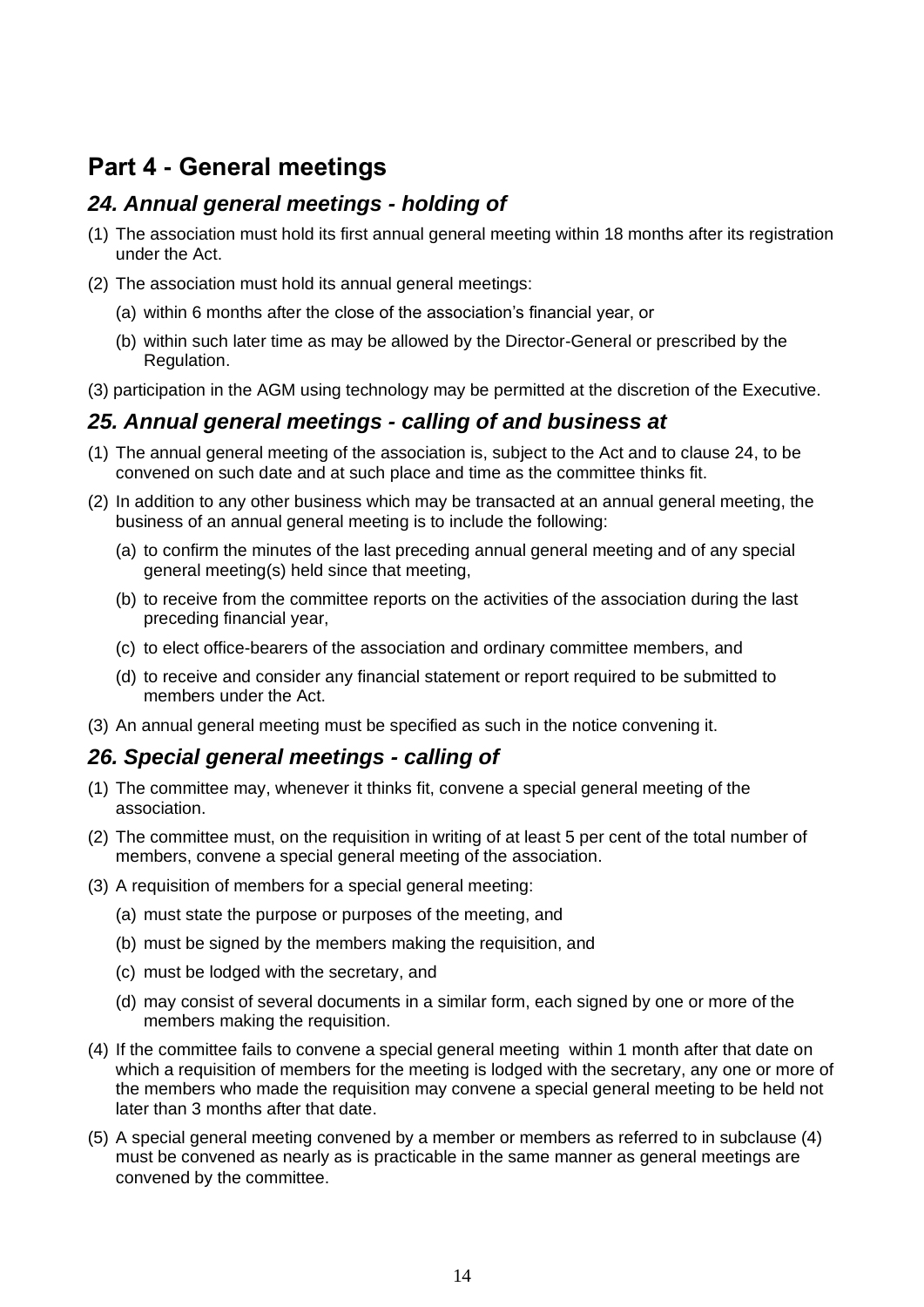## <span id="page-14-0"></span>*27. Notice*

- (1) Except if the nature of the business proposed to be dealt with at a general meeting requires a special resolution of the association, the secretary must, at least 14 days before the date fixed for the holding of the general meeting, give a notice to each member specifying the place, date and time of the meeting and the nature of the business proposed to be transacted at the meeting.
- (2) If the nature of the business proposed to be dealt with at a general meeting requires a special resolution of the association, the secretary must, at least 21 days before the date fixed for the holding of the general meeting, cause notice to be given to each member specifying, in addition to the matter required under subclause (1), the intention to propose the resolution as a special resolution.
- (3) No business other than that specified in the notice convening a general meeting is to be transacted at the meeting except, in the case of an annual general meeting, business which may be transacted under clause 25 (2).
- (4) A member desiring to bring any business before a general meeting may give notice in writing of that business to the secretary who must include that business in the next notice calling a general meeting given after receipt of the notice from the member.

#### <span id="page-14-1"></span>*28. Quorum for general meetings*

- (1) No item of business is to be transacted at a general meeting unless a quorum of members entitled under this constitution to vote is present during the time the meeting is considering that item.
- (2) Five members present (being members entitled under this constitution to vote at a general meeting) constitute a quorum for the transaction of the business of a general meeting.
- (3) If within half an hour after the appointed time for the commencement of a general meeting a quorum is not present, the meeting:
	- (a) if convened on the requisition of members, is to be dissolved, and
	- (b) in any other case, is to stand adjourned to the same day in the following week at the same time and (unless another place is specified at the time of the adjournment by the person presiding at the meeting or communicated by written notice to members given before the day to which the meeting is adjourned) at the same place.
- (4) If at the adjourned meeting a quorum is not present within half an hour after the time appointed for the commencement of the meeting, the members present (being at least 3) are to constitute a quorum.

#### <span id="page-14-2"></span>*29. Presiding member*

- (1) The president or, in the president's absence, the vice-president, is to preside as chairperson at each general meeting of the association.
- (2) If the president and the vice-president are absent or unwilling to act, the members present must elect one of their number to preside as chairperson at the meeting.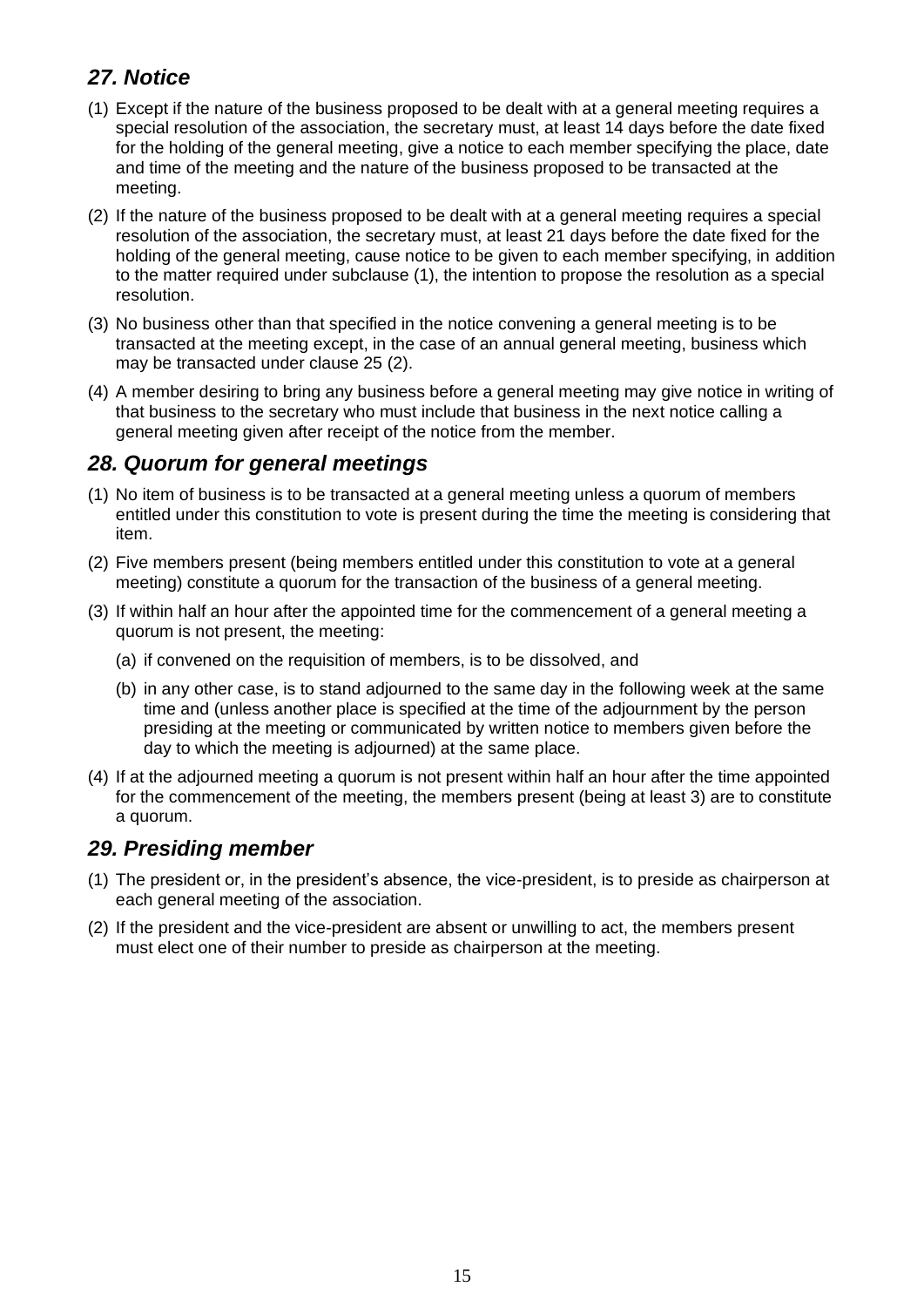## <span id="page-15-0"></span>*30. Adjournment*

- (1) The chairperson of a general meeting at which a quorum is present may, with the consent of the majority of members present at the meeting, adjourn the meeting from time to time and place to place, but no business is to be transacted at an adjourned meeting other than the business left unfinished at the meeting at which the adjournment took place.
- (2) If a general meeting is adjourned for 14 days or more, the secretary must give written or oral notice of the adjourned meeting to each member of the association stating the place, date and time of the meeting and the nature of the business to be transacted at the meeting.
- (3) Except as provided in subclauses (1) and (2), notice of an adjournment of a general meeting or of the business to be transacted at an adjourned meeting is not required to be given.

### <span id="page-15-1"></span>*31. Making of decisions*

- (1) A question arising at a general meeting of the association is to be determined by either:
	- (a) a show of hands, or
	- (b) if on the motion of the chairperson or if 5 or more members present at the meeting decide that the question should be determined by a written ballot—a written ballot.
- (2) If the question is to be determined by a show of hands, a declaration by the chairperson that a resolution has, on a show of hands, been carried or carried unanimously or carried by a particular majority or lost, or an entry to that effect in the minute book of the association, is evidence of the fact without proof of the number or proportion of the votes recorded in favour of or against that resolution.
- (3) If the question is to be determined by a written ballot, the ballot is to be conducted in accordance with the directions of the chairperson.

#### <span id="page-15-2"></span>*32. Special resolutions*

(1) A resolution is passed by an association as a "special resolution" :

- a) at a meeting of the association of which notice has been given to its members no later than 21 days before the date on which the meeting is held, or
- b) in a ballot conducted by the association, or
- c) in such other manner as the Director-General may direct,

if it is supported by at least three-quarters of the votes cast by members of the association who, under the association's constitution, are entitled to vote on the proposed resolution.

(2) A notice referred to in subsection (1) (a) must include the terms of the resolution and a statement to the effect that the resolution is intended to be passed as a special resolution.

(3) A ballot referred to in subsection (1) (b) may only be conducted in relation to resolutions of a kind that the association's constitution permits to be voted on by means of a ballot and, if conducted, must be conducted in accordance with the regulations.

(4) A direction under subsection (1) (c) may not be given unless the Director-General is satisfied that, in the circumstances, it is impracticable to require votes to be cast in the manner provided by subsection (1) (a) or (b).

#### <span id="page-15-3"></span>*33. Voting*

- (1) On any question arising at a general meeting of the association a member has one vote only.
- (2) In the case of an equality of votes on a question at a general meeting, the chairperson of the meeting is entitled to exercise a second or casting vote.
- (3) A member is not entitled to vote at any general meeting of the association unless all money due and payable by the member to the association has been paid.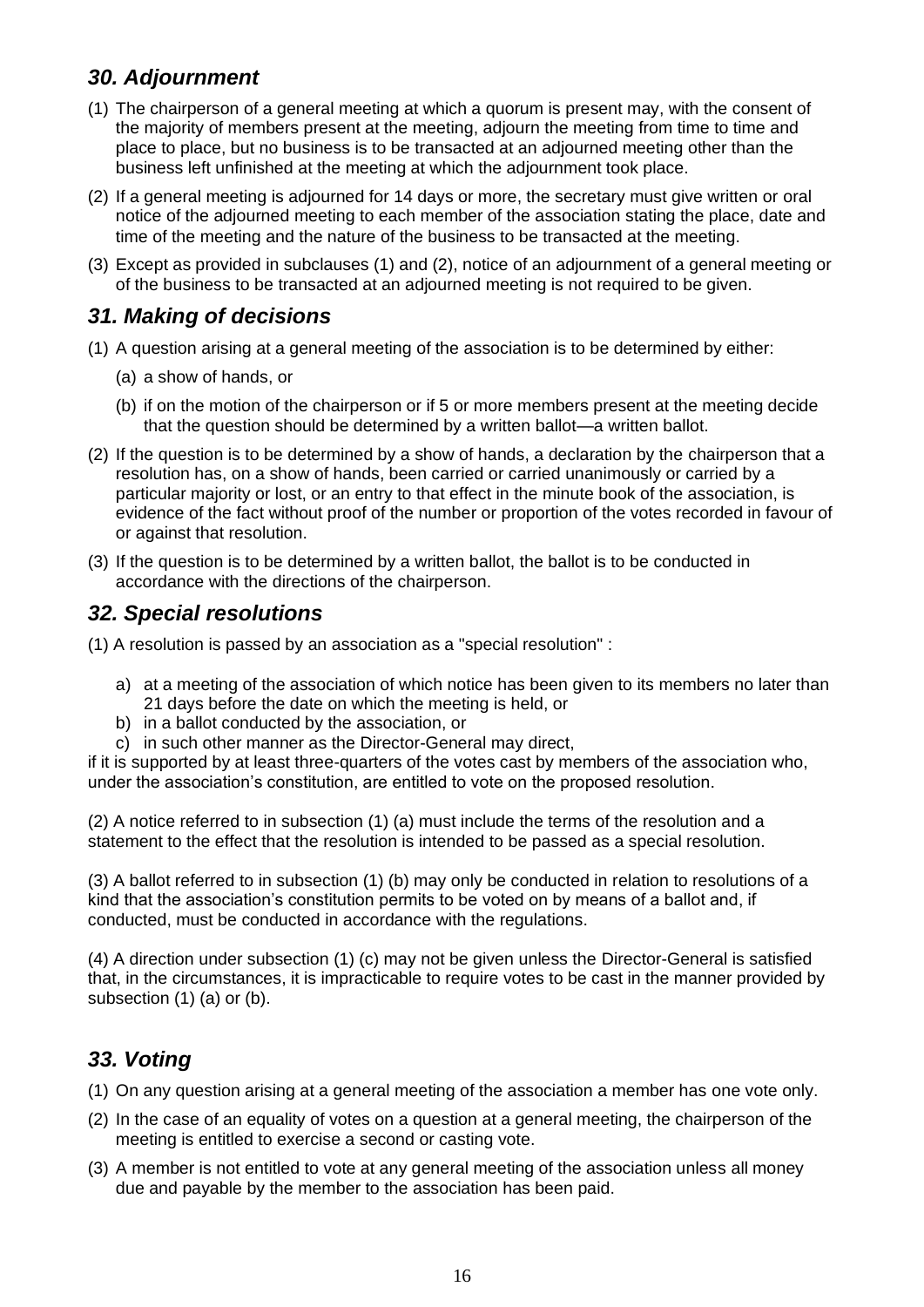(4) A member is not entitled to vote at any general meeting of the association if the member is under 18 years of age.

#### <span id="page-16-0"></span>*34. Proxy votes*

(1) Given logistical issues faced by the Association, in accordance with subsection 27 where notice has been given:

 (a) proxy votes may be used in respect of a general meeting if the executive determines necessary and appropriate.

(b) proxy votes may be received by electronic means

#### <span id="page-16-1"></span>*35. Postal ballots*

- (1) The association may hold a postal ballot to determine any issue or proposal (other than an appeal under clause 13).
- (2) A postal ballot is to be conducted in accordance with Schedule 3 to the Regulation.
- (3) Postal ballots may include the lodgement of ballots by any means, including electronic, as determined appropriate by the executive.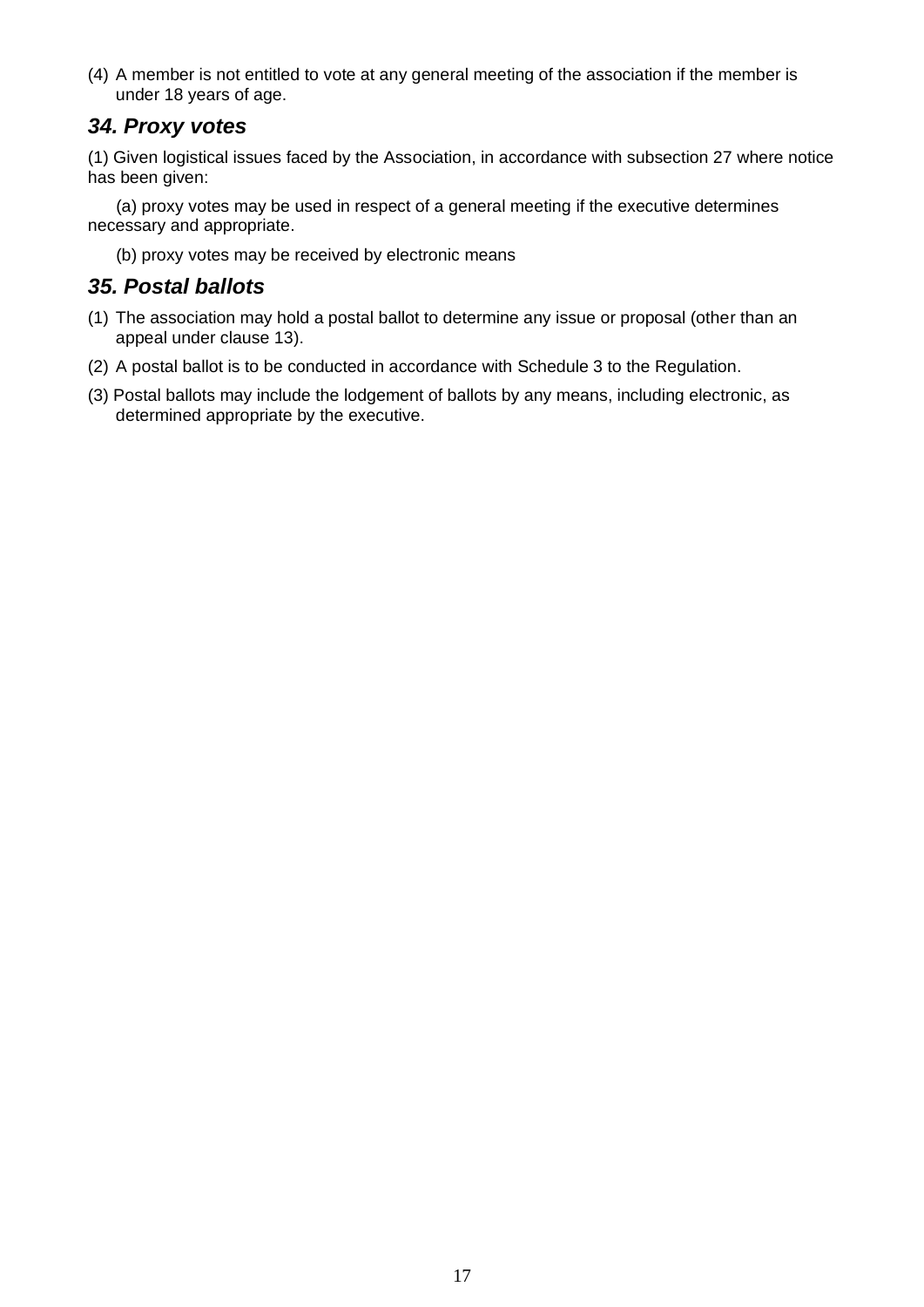# <span id="page-17-0"></span>**Part 5 - Miscellaneous**

#### <span id="page-17-1"></span>*36. Insurance*

The association may effect and maintain insurance.

#### <span id="page-17-2"></span>*37. Funds - source*

- (1) The funds of the association are to be derived from entrance fees and annual subscriptions of members, donations and, subject to any resolution passed by the association in general meeting, such other sources as the committee determines.
- (2) All money received by the association must be deposited as soon as practicable and without deduction to the credit of the association's bank or other authorised deposit-taking institution account.
- (3) The association must, as soon as practicable after receiving any money, issue an appropriate receipt.

#### <span id="page-17-3"></span>*38. Funds - management*

- (1) Subject to any resolution passed by the association in general meeting, the funds of the association are to be used in pursuance of the objects of the association in such manner as the committee determines.
- (2) All cheques, drafts, bills of exchange, promissory notes and other negotiable instruments must be signed by any 2 members of the executive or employees of the association, being members or employees authorised to do so by the executive.

#### <span id="page-17-4"></span>*39. Change of name, objects and constitution*

An application to the Director-General for registration of a change in the association's name, objects or constitution in accordance with section 10 of the Act is to be made by the public officer or a committee member.

#### <span id="page-17-5"></span>*40. Custody of books etc*

Except as otherwise provided by this constitution, the executive must keep in their custody or under their control all records, books and other documents relating to the association.

#### <span id="page-17-6"></span>*41. Inspection of books etc*

- (1) The following documents must be open to inspection, free of charge, by a member of the association at any reasonable hour:
	- (a) records, books and other financial documents of the association,
	- (b) this constitution,
	- (c) minutes of all committee meetings and general meetings of the association.
- (2) A member of the association may obtain a copy of any of the documents referred to in subclause (1) on payment of a fee of not more than \$1 for each page copied.

#### <span id="page-17-7"></span>*42. Service of notices*

- (1) For the purpose of this constitution, a notice may be served on or given to a person:
	- (a) by delivering it to the person personally, or
	- (b) by sending it by pre-paid post to the address of the person, or
	- (c) by sending it by facsimile transmission or some other form of electronic transmission to an address specified by the person for giving or serving the notice.
- (2) For the purpose of this constitution, a notice is taken, unless the contrary is proved, to have been given or served:
	- (a) in the case of a notice given or served personally, on the date on which it is received by the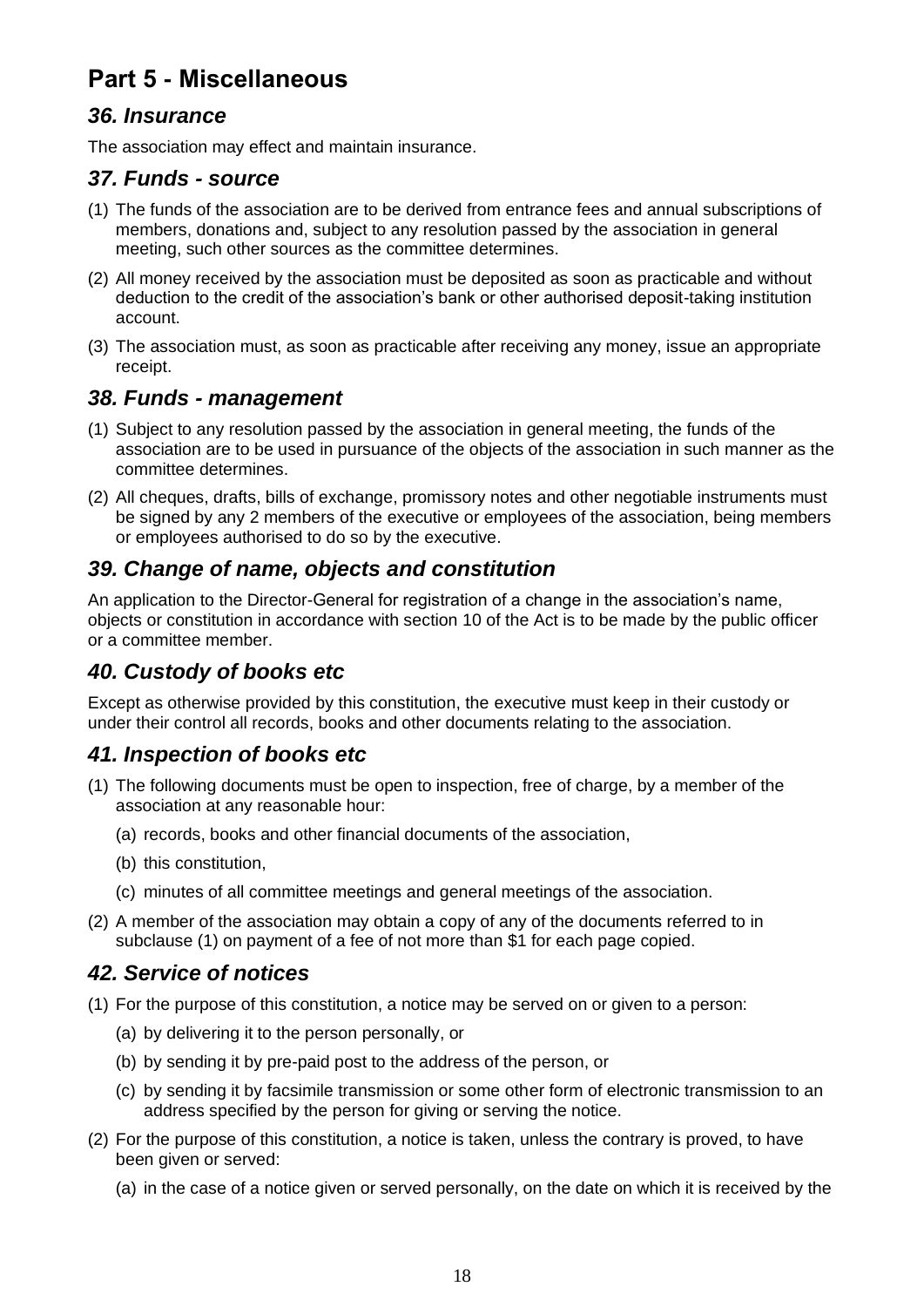addressee, and

- (b) in the case of a notice sent by pre-paid post, on the date when it would have been delivered in the ordinary course of post, and
- (c) in the case of a notice sent by facsimile transmission or some other form of electronic transmission, on the date it was sent or, if the machine from which the transmission was sent produces a report indicating that the notice was sent on a later date, on that date.
- (3) Where a member has changed address or location of employment (where the member usually receives correspondence from the Association), any misdirected document to that member shall be deemed to have been served on that member if she or he has not beforehand notified the Secretary of the change of address or location of employment.

#### <span id="page-18-0"></span>*43. Financial year*

The financial year of the association is:

- (a) the period of time commencing on the date of incorporation of the association and ending on the following 30 June, and
- (b) each period of 12 months after the expiration of the previous financial year of the association, commencing on 1 July and ending on the following 30 June.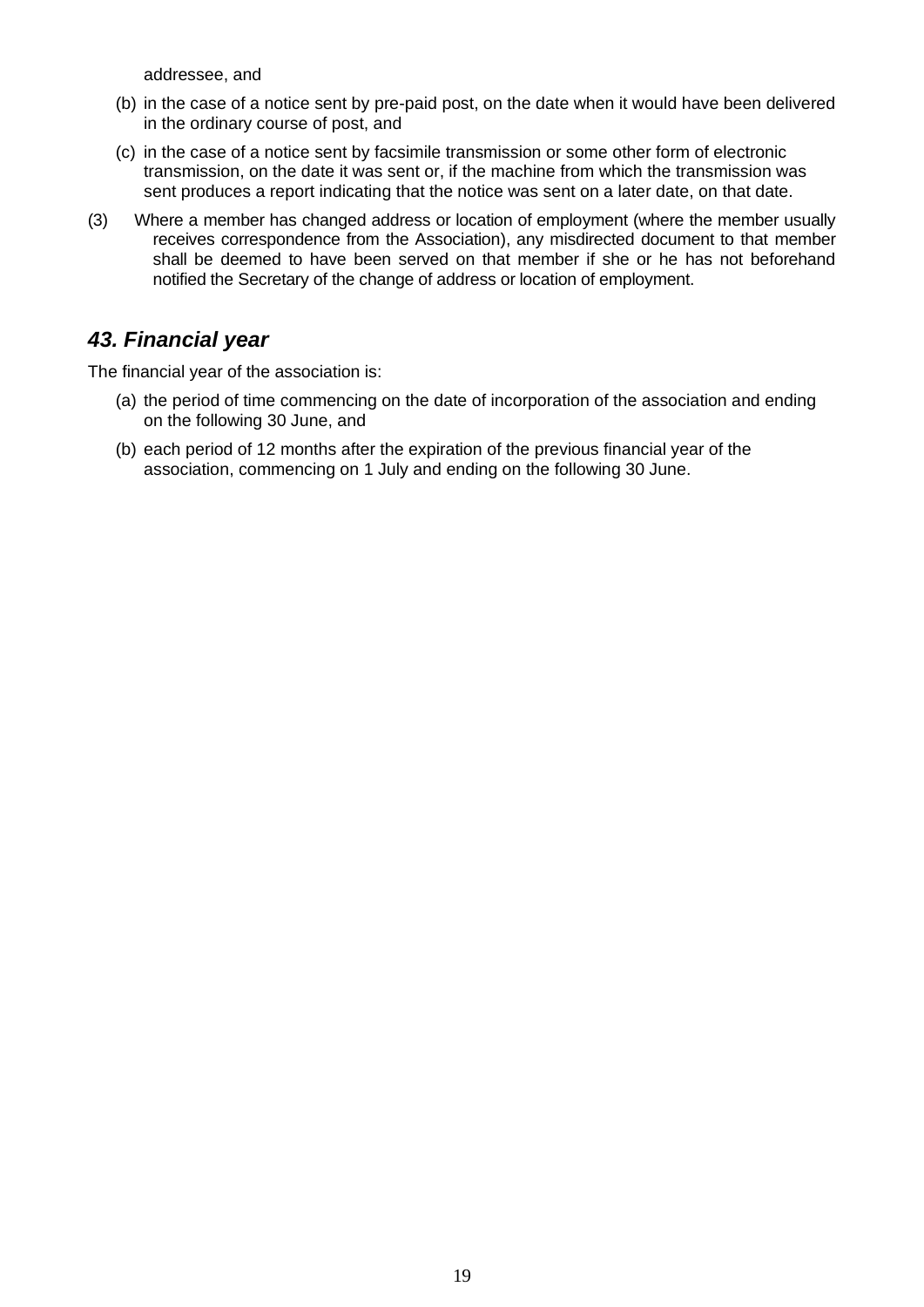# <span id="page-19-1"></span><span id="page-19-0"></span>**APPENDIX 1**

|                               | Probation and Community Corrections Officers' Association Incorporated                                                                    |
|-------------------------------|-------------------------------------------------------------------------------------------------------------------------------------------|
|                               | <b>APPLICATION FOR MEMBERSHIP BY AN INDIVIDUAL</b>                                                                                        |
|                               |                                                                                                                                           |
|                               | (full name of applicant)                                                                                                                  |
|                               |                                                                                                                                           |
|                               | (home address)                                                                                                                            |
|                               |                                                                                                                                           |
|                               | (work address)                                                                                                                            |
|                               |                                                                                                                                           |
|                               |                                                                                                                                           |
|                               | (occupation)                                                                                                                              |
| <b>Signature of Applicant</b> | $\frac{1}{2}$<br>Date                                                                                                                     |
|                               |                                                                                                                                           |
|                               |                                                                                                                                           |
| (Full Name)                   | a member of the Association, nominate the applicant, who                                                                                  |
|                               | is personally known to me, for membership of the Association.                                                                             |
|                               |                                                                                                                                           |
| Signature of Proposer         | Date                                                                                                                                      |
|                               |                                                                                                                                           |
| (Full Name)                   |                                                                                                                                           |
|                               | a member of the Association, second the nomination of the<br>applicant, who is personally known to me, for membership of the Association. |
| Signature of Seconder         |                                                                                                                                           |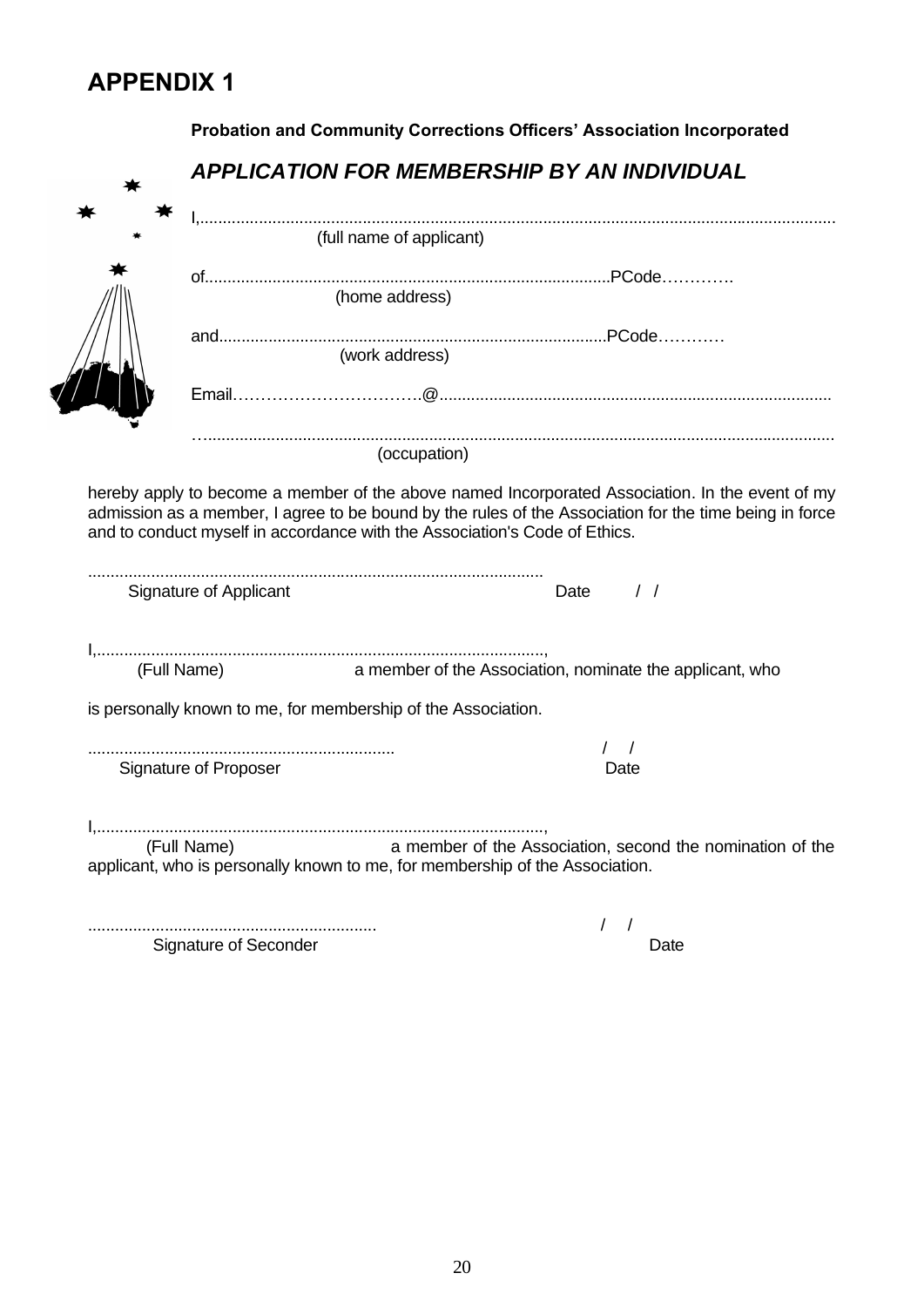# **APPENDIX 2**



<span id="page-20-1"></span><span id="page-20-0"></span>**PROBATION AND COMMUNITY CORRECTIONS OFFICERS' ASSOCIATION** *AUTHORITY FOR DEDUCTIONS FROM SALARY AND WAGES*

The Accountant,

Employing Authority

I,

 $\overline{a}$ 

hereby authorise you to deduct from my salary or wages payable in respect of my employment with you, the sum of [AMOUNT SPECIFIED] each fortnight and to remit the amount so deducted to the Probation and Community Corrections Officers' Association Incorporated.

All amounts remitted on my behalf, pursuant to this authority, shall be deemed to be payments made to me personally. This authority is to continue until such time as it is withdrawn by me in writing.

**Signature** 

Employee Serial No

Employee Location

Date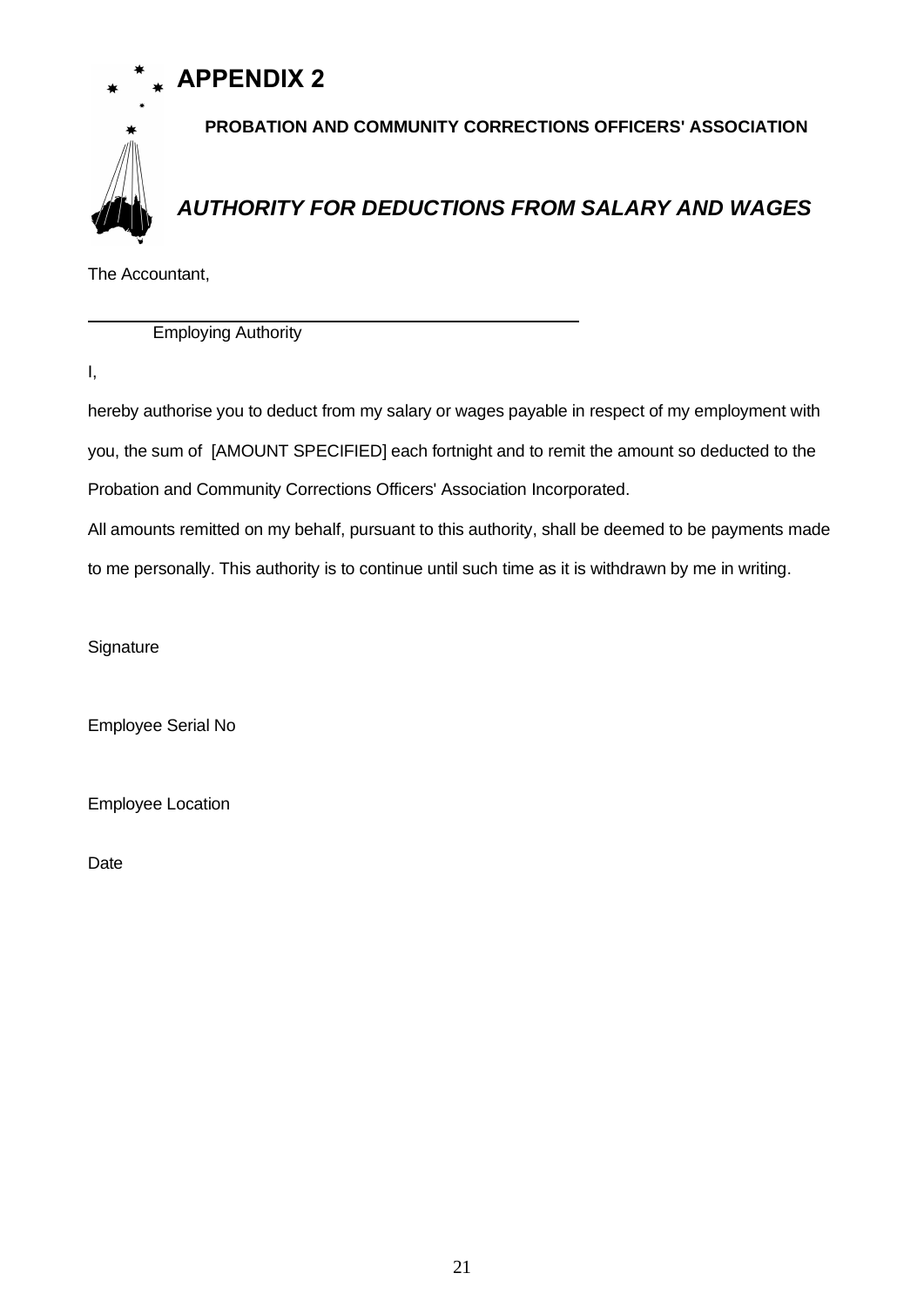

# <span id="page-21-0"></span>**PROBATION AND COMMUNITY CORRECTIONS OFFICERS'**

**ASSOCIATION**

<span id="page-21-1"></span>(Incorporated under the Associations Incorporation Act, 2009 [NSW])

### *CODE OF ETHICS*

#### **PRINCIPLES OF PRACTICE**

Each member of this Association holds that they will respect the inherent dignity and worth of every human being and seek to ensure that, within the scope of their work, human and civil liberties are safeguarded. The Association expects of its members unfailing honesty, respect for the dignity and individuality of human beings, and a commitment to professional and compassionate service.

In pursuit of these goals, members will:

- (A)Recognise the importance of community protection, public safety and the rights of victims of crime;
- (B) Treat colleagues and others supportively and with courtesy and fairness;
- (C) Respect the importance of all elements of the criminal justice system and cultivate professional relationships;
- (D) Adhere to lawful requirements of privacy and confidentiality in discharging their professional duty;
- (E) Be diligent in recording information upon which decisions are made;
- (F) Help offenders to increase their range of legitimate options and encourage them to take responsibility for their own actions;
- (G) Maintain the integrity of private information. They will not seek personal data beyond that needed to perform their responsibilities;
- (H) Report without reservation, any corrupt or unethical behaviour discovered in the course of their professional duties;
- (I) Not use their official capacity in any matter in which they have a personal interest or promote any partisan political process;
- (J) Not accept any gift or favour to imply an obligation that is inconsistent with their professional responsibilities;
- (K) When conducting research and information analysis ensure objectivity, verification and a balanced approach;
- (L) Avoid significant personal or business relationships with offenders they supervise. Sexual relationships with offenders they supervise, or have supervised are unethical;
- (M) Accept that education, training, support and supervision are basic to their work and hold themselves responsible for the standard of their work with offenders;
- (N) Respect the privacy of offenders and hold information obtained in the course of professional service in confidence, except where the law demands otherwise or there are ethical or moral reasons not to do so.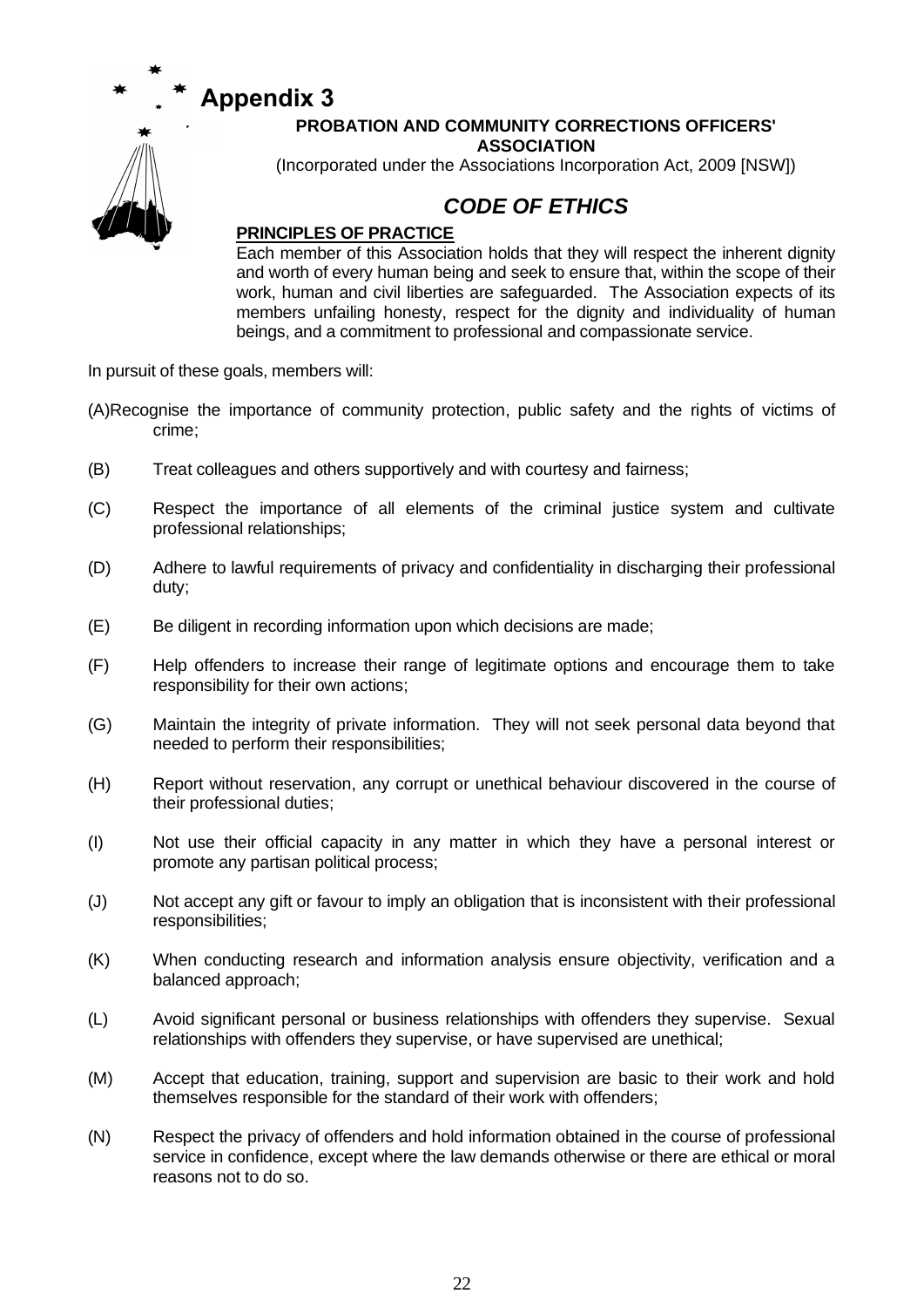# <span id="page-22-0"></span>**APPENDIX 4**



<span id="page-22-1"></span>**PROBATION AND COMMUNITY CORRECTIONS OFFICERS' ASSOCIATION** (Incorporated under the Associations Incorporation Act, 1984 [NSW])

# *FORM OF APPOINTMENT OF PROXY*

| (address)                                                                                                         |
|-------------------------------------------------------------------------------------------------------------------|
| being a member of the Probation and Community Corrections Officers' Association                                   |
| hereby appoint                                                                                                    |
| full name of proxy)                                                                                               |
|                                                                                                                   |
| (address)                                                                                                         |
| being a member of that incorporated Association, as my proxy to vote for me on my behalf                          |
| at the general meeting of the Association (annual general meeting or special general meeting, as                  |
| and at                                                                                                            |
| any adjournment of that meeting.                                                                                  |
| * My proxy is authorised to vote in favour of/against (delete as appropriate) the resolution (insert<br>details). |
| * To be inserted if desired                                                                                       |
|                                                                                                                   |
| Signature of member appointing proxy<br>date                                                                      |

NOTE: A proxy vote may not be given to a person who is not a member of the Association.